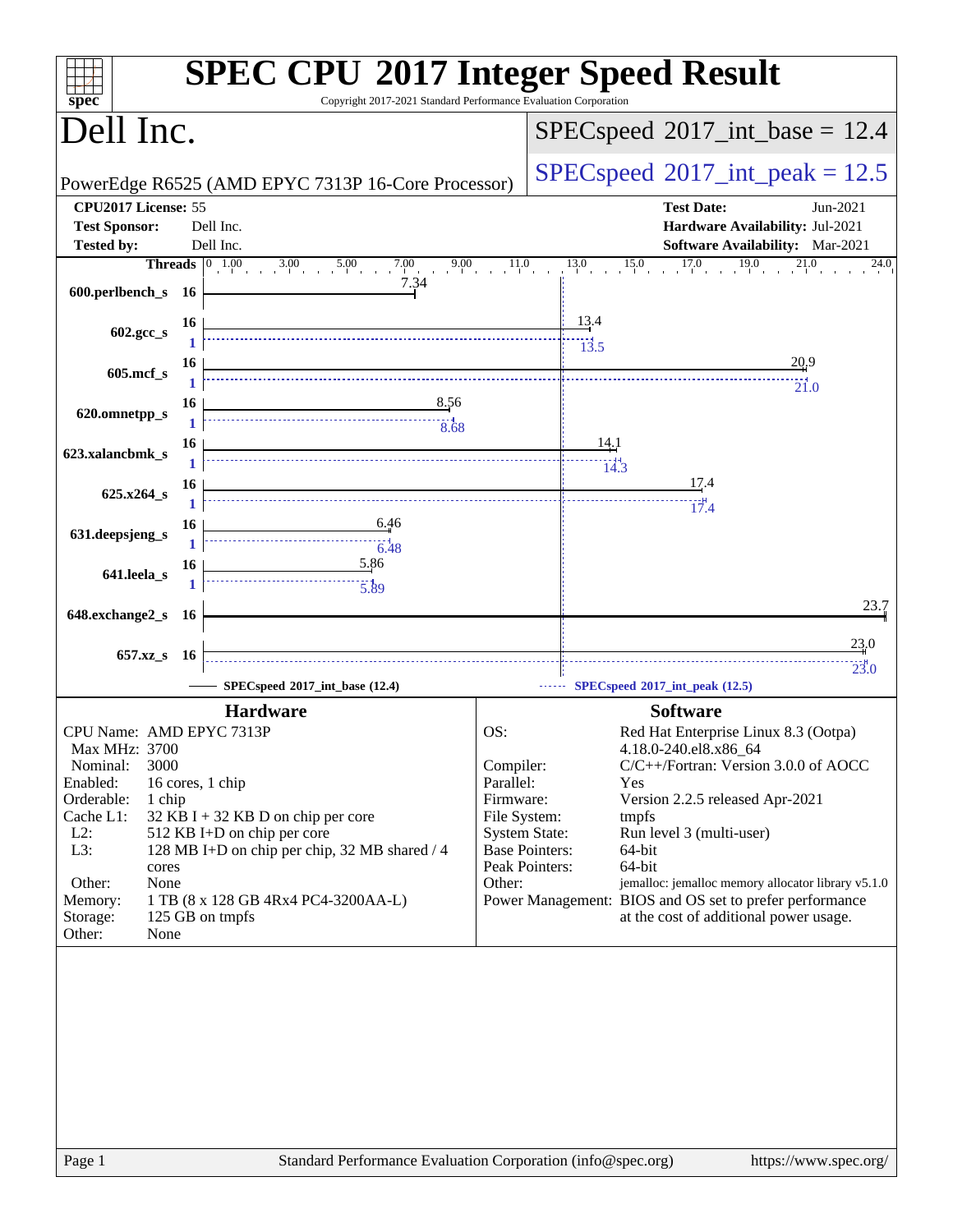# **[SPEC CPU](http://www.spec.org/auto/cpu2017/Docs/result-fields.html#SPECCPU2017IntegerSpeedResult)[2017 Integer Speed Result](http://www.spec.org/auto/cpu2017/Docs/result-fields.html#SPECCPU2017IntegerSpeedResult)**

Copyright 2017-2021 Standard Performance Evaluation Corporation

# Dell Inc.

**[spec](http://www.spec.org/)**

 $+\ +$ 

### $SPECspeed^{\circ}2017\_int\_base = 12.4$  $SPECspeed^{\circ}2017\_int\_base = 12.4$

PowerEdge R6525 (AMD EPYC 7313P 16-Core Processor) [SPECspeed](http://www.spec.org/auto/cpu2017/Docs/result-fields.html#SPECspeed2017intpeak)®2017\_int\_peak =  $12.5$ 

**[CPU2017 License:](http://www.spec.org/auto/cpu2017/Docs/result-fields.html#CPU2017License)** 55 **[Test Date:](http://www.spec.org/auto/cpu2017/Docs/result-fields.html#TestDate)** Jun-2021 **[Test Sponsor:](http://www.spec.org/auto/cpu2017/Docs/result-fields.html#TestSponsor)** Dell Inc. **[Hardware Availability:](http://www.spec.org/auto/cpu2017/Docs/result-fields.html#HardwareAvailability)** Jul-2021 **[Tested by:](http://www.spec.org/auto/cpu2017/Docs/result-fields.html#Testedby)** Dell Inc. **[Software Availability:](http://www.spec.org/auto/cpu2017/Docs/result-fields.html#SoftwareAvailability)** Mar-2021

### **[Results Table](http://www.spec.org/auto/cpu2017/Docs/result-fields.html#ResultsTable)**

|                                | <b>Base</b>    |                |       | <b>Peak</b>       |       |                |       |                |                |              |                |              |                |              |
|--------------------------------|----------------|----------------|-------|-------------------|-------|----------------|-------|----------------|----------------|--------------|----------------|--------------|----------------|--------------|
| <b>Benchmark</b>               | <b>Threads</b> | <b>Seconds</b> | Ratio | <b>Seconds</b>    | Ratio | <b>Seconds</b> | Ratio | <b>Threads</b> | <b>Seconds</b> | <b>Ratio</b> | <b>Seconds</b> | <b>Ratio</b> | <b>Seconds</b> | <b>Ratio</b> |
| $600.$ perlbench $\mathsf{S}$  | 16             | 242            | 7.34  | 241               | 7.37  |                |       | 16             | 242            | 7.34         | 241            | 7.37         |                |              |
| $602.\text{gcc}\s$             | 16             | 295            | 13.5  | 296               | 13.4  |                |       |                | <u>294</u>     | 13.5         | 294            | 13.6         |                |              |
| $605$ .mcf s                   | 16             | 225            | 21.0  | 226               | 20.9  |                |       |                | 225            | 21.0         | 225            | 21.0         |                |              |
| 620.omnetpp_s                  | 16             | <u> 191</u>    | 8.56  | 190               | 8.58  |                |       |                | 188            | 8.68         | 187            | 8.72         |                |              |
| 623.xalancbmk s                | 16             | 98.6           | 14.4  | <b>100</b>        | 14.1  |                |       |                | 98.8           | 14.3         | 97.6           | 14.5         |                |              |
| 625.x264 s                     | 16             | 102            | 17.4  | $\underline{102}$ | 17.4  |                |       |                | 101            | 17.5         | <b>101</b>     | 17.4         |                |              |
| $631.$ deepsjeng $s$           | 16             | 220            | 6.52  | 222               | 6.46  |                |       |                | 221            | 6.48         | 221            | 6.50         |                |              |
| 641.leela s                    | 16             | 291            | 5.87  | 291               | 5.86  |                |       |                | <u>290</u>     | 5.89         | 289            | 5.91         |                |              |
| 648.exchange2_s                | 16             | <u>124</u>     | 23.7  | 124               | 23.8  |                |       | 16             | <u>124</u>     | 23.7         | 124            | 23.8         |                |              |
| 657.xz s                       | 16             | 268            | 23.0  | 269               | 23.0  |                |       | 16             | 268            | 23.1         | 269            | 23.0         |                |              |
| $SPECspeed*2017$ _int_base =   |                |                | 12.4  |                   |       |                |       |                |                |              |                |              |                |              |
| $SPEC speed*2017\_int\_peak =$ |                |                | 12.5  |                   |       |                |       |                |                |              |                |              |                |              |

Results appear in the [order in which they were run.](http://www.spec.org/auto/cpu2017/Docs/result-fields.html#RunOrder) Bold underlined text [indicates a median measurement.](http://www.spec.org/auto/cpu2017/Docs/result-fields.html#Median)

### **[Compiler Notes](http://www.spec.org/auto/cpu2017/Docs/result-fields.html#CompilerNotes)**

The AMD64 AOCC Compiler Suite is available at <http://developer.amd.com/amd-aocc/>

### **[Submit Notes](http://www.spec.org/auto/cpu2017/Docs/result-fields.html#SubmitNotes)**

The config file option 'submit' was used. 'numactl' was used to bind copies to the cores. See the configuration file for details.

### **[Operating System Notes](http://www.spec.org/auto/cpu2017/Docs/result-fields.html#OperatingSystemNotes)**

'ulimit -s unlimited' was used to set environment stack size limit 'ulimit -l 2097152' was used to set environment locked pages in memory limit

runcpu command invoked through numactl i.e.: numactl --interleave=all runcpu <etc>

To limit dirty cache to 8% of memory, 'sysctl -w vm.dirty\_ratio=8' run as root. To limit swap usage to minimum necessary, 'sysctl -w vm.swappiness=1' run as root. To free node-local memory and avoid remote memory usage, 'sysctl -w vm.zone\_reclaim\_mode=1' run as root. To clear filesystem caches, 'sync; sysctl -w vm.drop\_caches=3' run as root. To disable address space layout randomization (ASLR) to reduce run-to-run variability, 'sysctl -w kernel.randomize\_va\_space=0' run as root.

To enable Transparent Hugepages (THP) for all allocations,

**(Continued on next page)**

| Page 2 | Standard Performance Evaluation Corporation (info@spec.org) | https://www.spec.org/ |
|--------|-------------------------------------------------------------|-----------------------|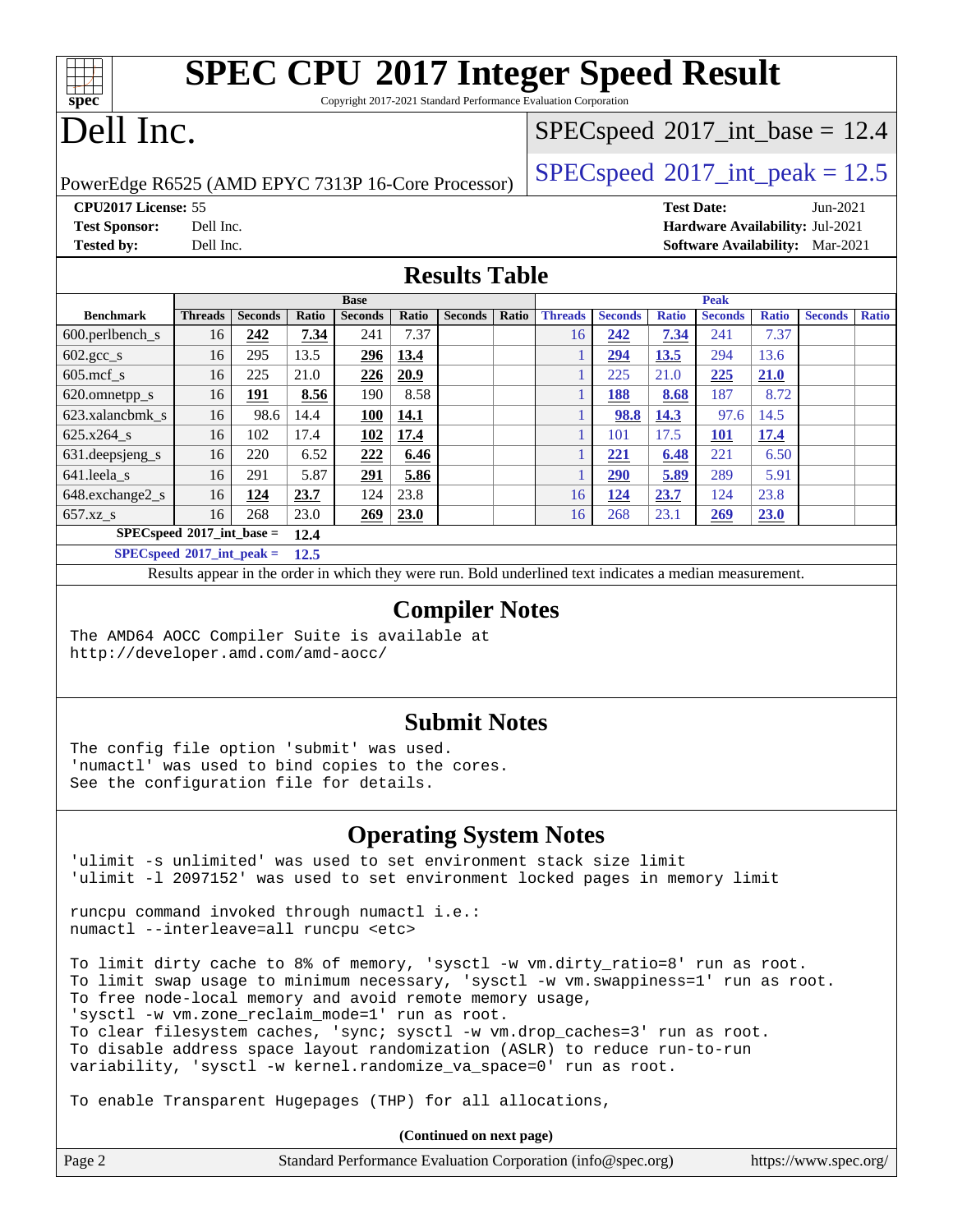| $spec^*$                                                                                              |                                                    |  | <b>SPEC CPU®2017 Integer Speed Result</b><br>Copyright 2017-2021 Standard Performance Evaluation Corporation                                                                            |
|-------------------------------------------------------------------------------------------------------|----------------------------------------------------|--|-----------------------------------------------------------------------------------------------------------------------------------------------------------------------------------------|
| Dell Inc.                                                                                             |                                                    |  | $SPEC speed^{\circ}2017\_int\_base = 12.4$                                                                                                                                              |
|                                                                                                       | PowerEdge R6525 (AMD EPYC 7313P 16-Core Processor) |  | $SPEC speed^{\circ}2017\_int\_peak = 12.5$                                                                                                                                              |
| CPU2017 License: 55<br><b>Test Sponsor:</b>                                                           | Dell Inc.                                          |  | <b>Test Date:</b><br>$Jun-2021$<br>Hardware Availability: Jul-2021                                                                                                                      |
| <b>Tested by:</b>                                                                                     | Dell Inc.                                          |  | <b>Software Availability:</b> Mar-2021                                                                                                                                                  |
|                                                                                                       |                                                    |  | <b>Operating System Notes (Continued)</b><br>'echo always > /sys/kernel/mm/transparent_hugepage/enabled' and<br>'echo always > /sys/kernel/mm/transparent_hugepage/defrag' run as root. |
|                                                                                                       |                                                    |  | <b>Environment Variables Notes</b>                                                                                                                                                      |
| LD LIBRARY PATH =                                                                                     | $GOMP_CPU_AFFINITY = "0-15"$                       |  | Environment variables set by runcpu before the start of the run:                                                                                                                        |
| $32:$ "                                                                                               |                                                    |  | "/mnt/ramdisk/cpu2017-1.1.8-aocc300-B2/amd_speed_aocc300_milan_B_lib/lib<br>;/mnt/ramdisk/cpu2017-1.1.8-aocc300-B2/amd_speed_aocc300_milan_B_lib/lib                                    |
| OMP_DYNAMIC = "false"<br>OMP_SCHEDULE = "static"<br>OMP STACKSIZE = "128M"<br>OMP_THREAD_LIMIT = "16" | MALLOC_CONF = "retain:true"                        |  |                                                                                                                                                                                         |
| GOMP_CPU_AFFINITY = "0"                                                                               |                                                    |  | Environment variables set by runcpu during the 602.gcc_s peak run:                                                                                                                      |
| GOMP_CPU_AFFINITY = "0"                                                                               |                                                    |  | Environment variables set by runcpu during the 605.mcf_s peak run:                                                                                                                      |
| GOMP_CPU_AFFINITY = "0"                                                                               |                                                    |  | Environment variables set by runcpu during the 620.omnetpp_s peak run:                                                                                                                  |
| GOMP_CPU_AFFINITY = "0"                                                                               |                                                    |  | Environment variables set by runcpu during the 623.xalancbmk_s peak run:                                                                                                                |
| GOMP_CPU_AFFINITY = "0"                                                                               |                                                    |  | Environment variables set by runcpu during the $625.x264_s$ peak run:                                                                                                                   |
| $GOMP_CPU_AFFINITY = "0"$                                                                             |                                                    |  | Environment variables set by runcpu during the 631.deepsjeng s peak run:                                                                                                                |
| GOMP_CPU_AFFINITY = "0"                                                                               |                                                    |  | Environment variables set by runcpu during the 641.leela_s peak run:                                                                                                                    |
|                                                                                                       | GOMP CPU AFFINITY = $"0-15"$                       |  | Environment variables set by runcpu during the 657.xz_s peak run:                                                                                                                       |
|                                                                                                       |                                                    |  |                                                                                                                                                                                         |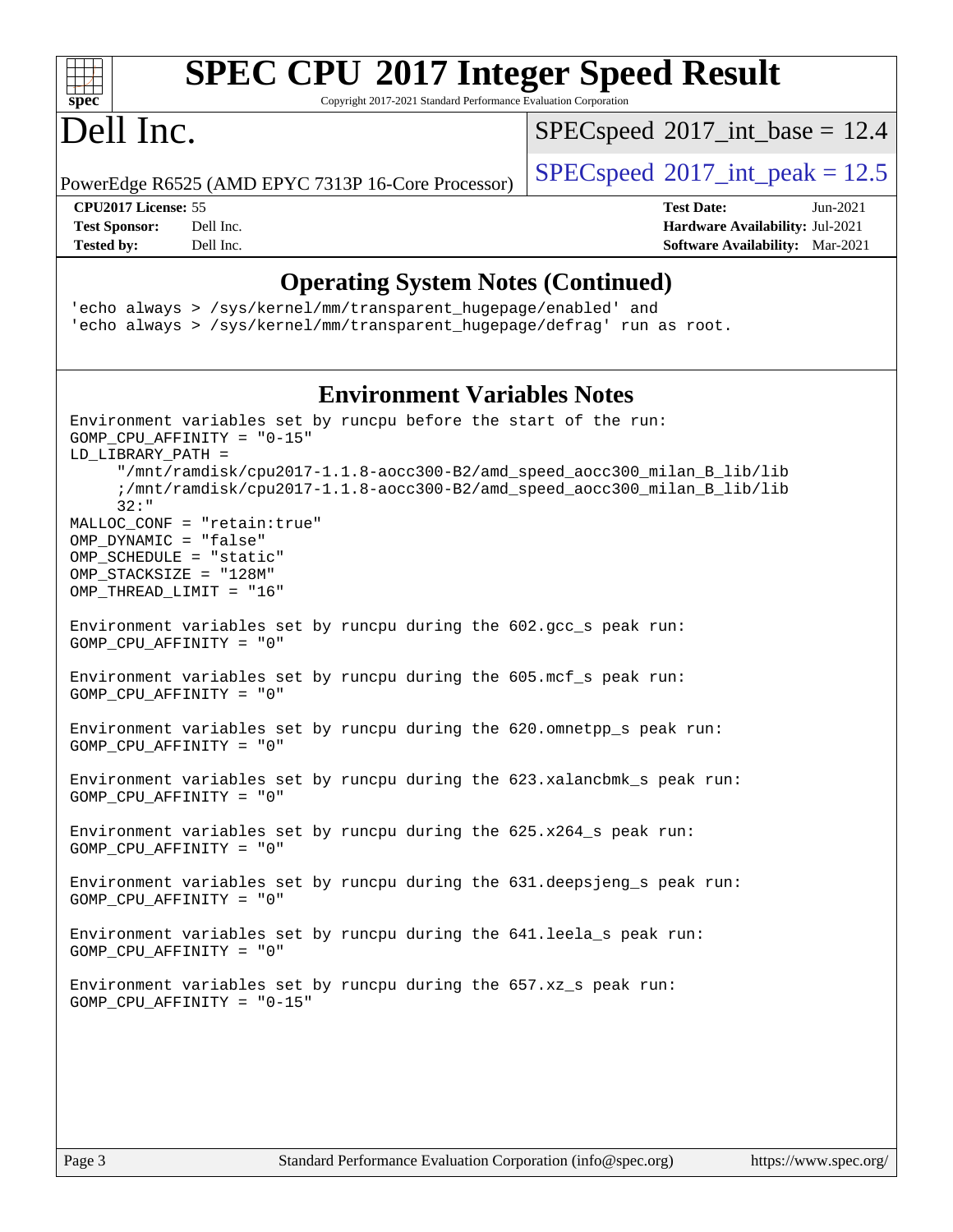| <b>SPEC CPU®2017 Integer Speed Result</b>                                                                                                                |                                                                           |  |  |  |  |
|----------------------------------------------------------------------------------------------------------------------------------------------------------|---------------------------------------------------------------------------|--|--|--|--|
| $spec^*$<br>Copyright 2017-2021 Standard Performance Evaluation Corporation                                                                              |                                                                           |  |  |  |  |
| Dell Inc.                                                                                                                                                | $SPEC speed^{\circ}2017\_int\_base = 12.4$                                |  |  |  |  |
| PowerEdge R6525 (AMD EPYC 7313P 16-Core Processor)                                                                                                       | $SPEC speed^{\circ}2017\_int\_peak = 12.5$                                |  |  |  |  |
| CPU2017 License: 55                                                                                                                                      | <b>Test Date:</b><br>Jun-2021                                             |  |  |  |  |
| <b>Test Sponsor:</b><br>Dell Inc.<br>Dell Inc.<br><b>Tested by:</b>                                                                                      | Hardware Availability: Jul-2021<br><b>Software Availability:</b> Mar-2021 |  |  |  |  |
| <b>General Notes</b>                                                                                                                                     |                                                                           |  |  |  |  |
| Binaries were compiled on a system with 2x AMD EPYC 7742 CPU + 1TiB Memory using openSUSE 15.2                                                           |                                                                           |  |  |  |  |
| NA: The test sponsor attests, as of date of publication, that CVE-2017-5754 (Meltdown)<br>is mitigated in the system as tested and documented.           |                                                                           |  |  |  |  |
| Yes: The test sponsor attests, as of date of publication, that CVE-2017-5753 (Spectre variant 1)<br>is mitigated in the system as tested and documented. |                                                                           |  |  |  |  |
| Yes: The test sponsor attests, as of date of publication, that CVE-2017-5715 (Spectre variant 2)<br>is mitigated in the system as tested and documented. |                                                                           |  |  |  |  |
| jemalloc: configured and built with GCC v4.8.2 in RHEL 7.4 (No options specified)<br>jemalloc 5.1.0 is available here:                                   |                                                                           |  |  |  |  |
| https://github.com/jemalloc/jemalloc/releases/download/5.1.0/jemalloc-5.1.0.tar.bz2                                                                      |                                                                           |  |  |  |  |
| Benchmark run from a 125 GB ramdisk created with the cmd: "mount -t tmpfs -o size=125G tmpfs /mnt/ramdisk"                                               |                                                                           |  |  |  |  |
| <b>Platform Notes</b>                                                                                                                                    |                                                                           |  |  |  |  |
| BIOS settings:                                                                                                                                           |                                                                           |  |  |  |  |
| Logical Processor : Disabled                                                                                                                             |                                                                           |  |  |  |  |
| L3 Cache as NUMA Domain : Enabled                                                                                                                        |                                                                           |  |  |  |  |
| Virtualization Technology : Disabled                                                                                                                     |                                                                           |  |  |  |  |
| DRAM Refresh Delay : Performance                                                                                                                         |                                                                           |  |  |  |  |
| System Profile : Custom                                                                                                                                  |                                                                           |  |  |  |  |
| CPU Power Management : Maximum Performance                                                                                                               |                                                                           |  |  |  |  |
| Memory Patrol Scrub : Disabled                                                                                                                           |                                                                           |  |  |  |  |
| PCI ASPM L1 Link<br>Power Management : Disabled                                                                                                          |                                                                           |  |  |  |  |
| Algorithm Performance                                                                                                                                    |                                                                           |  |  |  |  |
| Boost Disable (ApbDis): Enabled                                                                                                                          |                                                                           |  |  |  |  |
| Sysinfo program /mnt/ramdisk/cpu2017-1.1.8-aocc300-B2/bin/sysinfo                                                                                        |                                                                           |  |  |  |  |
| Rev: r6622 of 2021-04-07 982a61ec0915b55891ef0e16acafc64d<br>running on rhel-8-3-amd Mon Jun $7$ 03:43:49 2021                                           |                                                                           |  |  |  |  |
| SUT (System Under Test) info as seen by some common utilities.                                                                                           |                                                                           |  |  |  |  |
| For more information on this section, see<br>https://www.spec.org/cpu2017/Docs/config.html#sysinfo                                                       |                                                                           |  |  |  |  |
| From /proc/cpuinfo                                                                                                                                       |                                                                           |  |  |  |  |
| model name: AMD EPYC 7313P 16-Core Processor<br>"physical id"s (chips)<br>$\mathbf{1}$                                                                   |                                                                           |  |  |  |  |
| 16 "processors"<br>cores, siblings (Caution: counting these is hw and system dependent. The following                                                    |                                                                           |  |  |  |  |
| (Continued on next page)                                                                                                                                 |                                                                           |  |  |  |  |
|                                                                                                                                                          |                                                                           |  |  |  |  |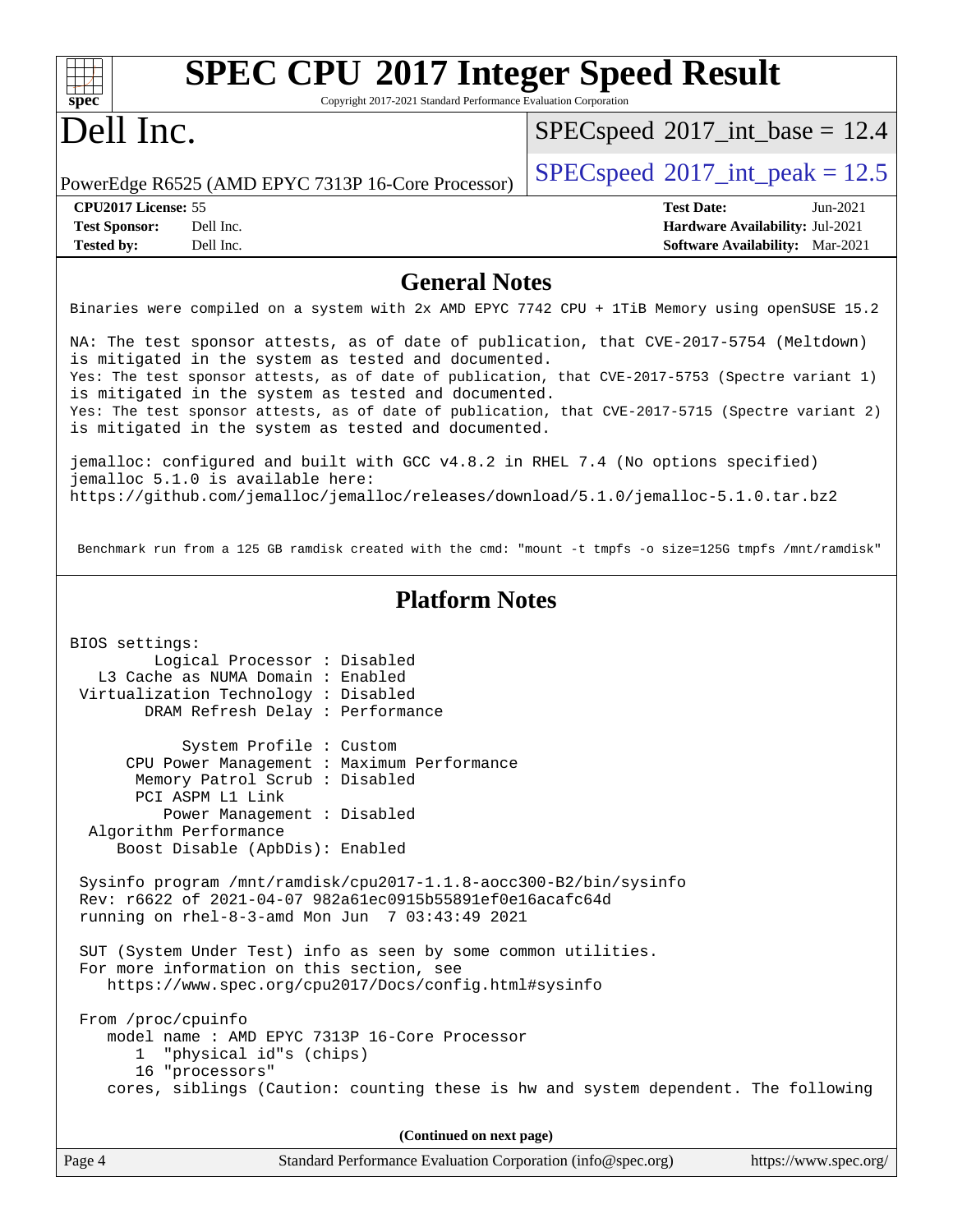| $spec^*$                                                                                                                                                                                                                                                                                                                                                                                                                                                                                                                                              | Copyright 2017-2021 Standard Performance Evaluation Corporation                                                                                                                                                                                                            | <b>SPEC CPU®2017 Integer Speed Result</b>                                                                                                                                                                                                                                                                                                                                                                                                                                                                                                                                                                                                                                                                                                                                                                                                                                                                                                                                                                                      |
|-------------------------------------------------------------------------------------------------------------------------------------------------------------------------------------------------------------------------------------------------------------------------------------------------------------------------------------------------------------------------------------------------------------------------------------------------------------------------------------------------------------------------------------------------------|----------------------------------------------------------------------------------------------------------------------------------------------------------------------------------------------------------------------------------------------------------------------------|--------------------------------------------------------------------------------------------------------------------------------------------------------------------------------------------------------------------------------------------------------------------------------------------------------------------------------------------------------------------------------------------------------------------------------------------------------------------------------------------------------------------------------------------------------------------------------------------------------------------------------------------------------------------------------------------------------------------------------------------------------------------------------------------------------------------------------------------------------------------------------------------------------------------------------------------------------------------------------------------------------------------------------|
| Dell Inc.                                                                                                                                                                                                                                                                                                                                                                                                                                                                                                                                             |                                                                                                                                                                                                                                                                            | $SPEC speed$ <sup>®</sup> 2017_int_base = 12.4                                                                                                                                                                                                                                                                                                                                                                                                                                                                                                                                                                                                                                                                                                                                                                                                                                                                                                                                                                                 |
| PowerEdge R6525 (AMD EPYC 7313P 16-Core Processor)                                                                                                                                                                                                                                                                                                                                                                                                                                                                                                    |                                                                                                                                                                                                                                                                            | $SPEC speed^{\circ}2017\_int\_peak = 12.5$                                                                                                                                                                                                                                                                                                                                                                                                                                                                                                                                                                                                                                                                                                                                                                                                                                                                                                                                                                                     |
| CPU2017 License: 55<br><b>Test Sponsor:</b><br>Dell Inc.<br>Dell Inc.<br><b>Tested by:</b>                                                                                                                                                                                                                                                                                                                                                                                                                                                            |                                                                                                                                                                                                                                                                            | <b>Test Date:</b><br>Jun-2021<br>Hardware Availability: Jul-2021<br><b>Software Availability:</b> Mar-2021                                                                                                                                                                                                                                                                                                                                                                                                                                                                                                                                                                                                                                                                                                                                                                                                                                                                                                                     |
|                                                                                                                                                                                                                                                                                                                                                                                                                                                                                                                                                       |                                                                                                                                                                                                                                                                            |                                                                                                                                                                                                                                                                                                                                                                                                                                                                                                                                                                                                                                                                                                                                                                                                                                                                                                                                                                                                                                |
|                                                                                                                                                                                                                                                                                                                                                                                                                                                                                                                                                       | <b>Platform Notes (Continued)</b>                                                                                                                                                                                                                                          |                                                                                                                                                                                                                                                                                                                                                                                                                                                                                                                                                                                                                                                                                                                                                                                                                                                                                                                                                                                                                                |
| cpu cores : 16<br>siblings : 16                                                                                                                                                                                                                                                                                                                                                                                                                                                                                                                       | physical 0: cores 0 1 2 3 4 5 6 7 8 9 10 11 12 13 14 15                                                                                                                                                                                                                    | excerpts from /proc/cpuinfo might not be reliable. Use with caution.)                                                                                                                                                                                                                                                                                                                                                                                                                                                                                                                                                                                                                                                                                                                                                                                                                                                                                                                                                          |
| From lscpu from util-linux 2.32.1:<br>Architecture:<br>$CPU$ op-mode( $s$ ):<br>Byte Order:<br>CPU(s):<br>On-line CPU(s) list: $0-15$<br>Thread(s) per core:<br>Core(s) per socket:<br>Socket(s):<br>NUMA $node(s):$<br>Vendor ID:<br>CPU family:<br>Model:<br>Model name:<br>Stepping:<br>CPU MHz:<br>BogoMIPS:<br>Virtualization:<br>L1d cache:<br>Lli cache:<br>L2 cache:<br>$L3$ cache:<br>NUMA $node0$ $CPU(s)$ :<br>NUMA node1 CPU(s):<br>NUMA node2 CPU(s):<br>NUMA node3 CPU(s):<br>Flags:<br>/proc/cpuinfo cache data<br>cache size : 512 KB | x86 64<br>$32$ -bit, $64$ -bit<br>Little Endian<br>16<br>1<br>16<br>$\mathbf{1}$<br>4<br>AuthenticAMD<br>25<br>1<br>AMD EPYC 7313P 16-Core Processor<br>1<br>1862.692<br>5988.70<br>$AMD-V$<br>32K<br>32K<br>512K<br>32768K<br>$0 - 3$<br>$4 - 7$<br>$8 - 11$<br>$12 - 15$ | fpu vme de pse tsc msr pae mce cx8 apic sep mtrr pge mca cmov<br>pat pse36 clflush mmx fxsr sse sse2 ht syscall nx mmxext fxsr_opt pdpe1gb rdtscp lm<br>constant_tsc rep_good nopl nonstop_tsc cpuid extd_apicid aperfmperf pni pclmulqdq<br>monitor ssse3 fma cx16 pcid sse4_1 sse4_2 x2apic movbe popcnt aes xsave avx f16c<br>rdrand lahf_lm cmp_legacy svm extapic cr8_legacy abm sse4a misalignsse 3dnowprefetch<br>osvw ibs skinit wdt tce topoext perfctr_core perfctr_nb bpext perfctr_llc mwaitx cpb<br>cat_13 cdp_13 invpcid_single hw_pstate sme ssbd mba sev ibrs ibpb stibp vmmcall<br>fsgsbase bmil avx2 smep bmi2 invpcid cqm rdt_a rdseed adx smap clflushopt clwb<br>sha_ni xsaveopt xsavec xgetbvl xsaves cqm_llc cqm_occup_llc cqm_mbm_total<br>cqm_mbm_local clzero irperf xsaveerptr wbnoinvd amd_ppin arat npt lbrv svm_lock<br>nrip_save tsc_scale vmcb_clean flushbyasid decodeassists pausefilter pfthreshold<br>v_vmsave_vmload vgif umip pku ospke vaes vpclmulqdq rdpid overflow_recov succor smca |
|                                                                                                                                                                                                                                                                                                                                                                                                                                                                                                                                                       |                                                                                                                                                                                                                                                                            |                                                                                                                                                                                                                                                                                                                                                                                                                                                                                                                                                                                                                                                                                                                                                                                                                                                                                                                                                                                                                                |
| Page 5                                                                                                                                                                                                                                                                                                                                                                                                                                                                                                                                                | (Continued on next page)<br>Standard Performance Evaluation Corporation (info@spec.org)                                                                                                                                                                                    | https://www.spec.org/                                                                                                                                                                                                                                                                                                                                                                                                                                                                                                                                                                                                                                                                                                                                                                                                                                                                                                                                                                                                          |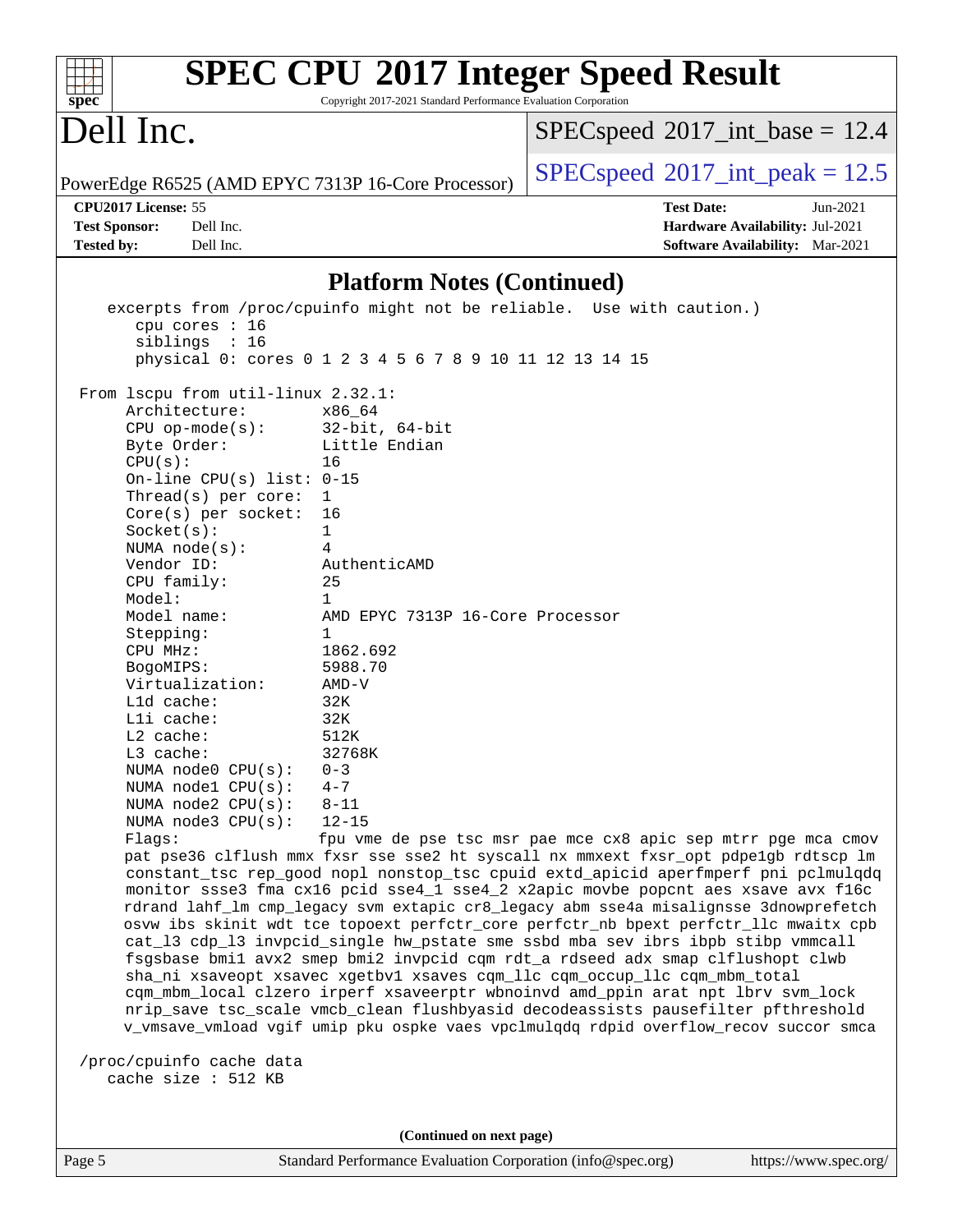| <b>SPEC CPU®2017 Integer Speed Result</b><br>spec <sup>®</sup><br>Copyright 2017-2021 Standard Performance Evaluation Corporation |                                            |
|-----------------------------------------------------------------------------------------------------------------------------------|--------------------------------------------|
| Dell Inc.                                                                                                                         | $SPEC speed^{\circ}2017\_int\_base = 12.4$ |
| PowerEdge R6525 (AMD EPYC 7313P 16-Core Processor)                                                                                | $SPEC speed^{\circ}2017\_int\_peak = 12.5$ |
| CPU2017 License: 55                                                                                                               | <b>Test Date:</b><br>Jun-2021              |
| <b>Test Sponsor:</b><br>Dell Inc.                                                                                                 | Hardware Availability: Jul-2021            |
| <b>Tested by:</b><br>Dell Inc.                                                                                                    | <b>Software Availability:</b> Mar-2021     |
| <b>Platform Notes (Continued)</b>                                                                                                 |                                            |
| From numactl --hardware                                                                                                           |                                            |
| WARNING: a numactl 'node' might or might not correspond to a physical chip.                                                       |                                            |
| available: $4$ nodes $(0-3)$                                                                                                      |                                            |
| node 0 cpus: 0 1 2 3<br>node 0 size: 257599 MB                                                                                    |                                            |
| node 0 free: 253234 MB                                                                                                            |                                            |
| node 1 cpus: 4 5 6 7                                                                                                              |                                            |
| node 1 size: 258022 MB                                                                                                            |                                            |
| node 1 free: 257749 MB                                                                                                            |                                            |
| node 2 cpus: 8 9 10 11                                                                                                            |                                            |
| node 2 size: 258022 MB                                                                                                            |                                            |
| node 2 free: 257784 MB<br>node 3 cpus: 12 13 14 15                                                                                |                                            |
| node 3 size: 245871 MB                                                                                                            |                                            |
| node 3 free: 245522 MB                                                                                                            |                                            |
| node distances:                                                                                                                   |                                            |
| node<br>$\overline{0}$<br>$\mathbf{1}$<br>3<br>2                                                                                  |                                            |
| 0:<br>10<br>11<br>11<br>11                                                                                                        |                                            |
| 1:<br>11<br>11<br>11<br>10                                                                                                        |                                            |
| 2:<br>11<br>11<br>10<br>11<br>3:<br>11<br>11<br>11<br>10                                                                          |                                            |
|                                                                                                                                   |                                            |
| From /proc/meminfo                                                                                                                |                                            |
| MemTotal:<br>1044073152 kB                                                                                                        |                                            |
| HugePages_Total:<br>0                                                                                                             |                                            |
| Hugepagesize:<br>2048 kB                                                                                                          |                                            |
| /sbin/tuned-adm active                                                                                                            |                                            |
| Current active profile: throughput-performance                                                                                    |                                            |
|                                                                                                                                   |                                            |
| From /etc/*release* /etc/*version*                                                                                                |                                            |
| os-release:                                                                                                                       |                                            |
| NAME="Red Hat Enterprise Linux"                                                                                                   |                                            |
| VERSION="8.3 (Ootpa)"<br>ID="rhel"                                                                                                |                                            |
| ID LIKE="fedora"                                                                                                                  |                                            |
| VERSION_ID="8.3"                                                                                                                  |                                            |
| PLATFORM_ID="platform:el8"                                                                                                        |                                            |
| PRETTY_NAME="Red Hat Enterprise Linux 8.3 (Ootpa)"                                                                                |                                            |
| ANSI_COLOR="0;31"                                                                                                                 |                                            |
| redhat-release: Red Hat Enterprise Linux release 8.3 (Ootpa)                                                                      |                                            |
| system-release: Red Hat Enterprise Linux release 8.3 (Ootpa)                                                                      |                                            |
| system-release-cpe: cpe:/o:redhat:enterprise_linux:8.3:ga                                                                         |                                            |
| uname $-a$ :                                                                                                                      |                                            |
| Linux rhel-8-3-amd 4.18.0-240.el8.x86_64 #1 SMP Wed Sep 23 05:13:10 EDT 2020 x86_64<br>x86_64 x86_64 GNU/Linux                    |                                            |
| (Continued on next page)                                                                                                          |                                            |
|                                                                                                                                   |                                            |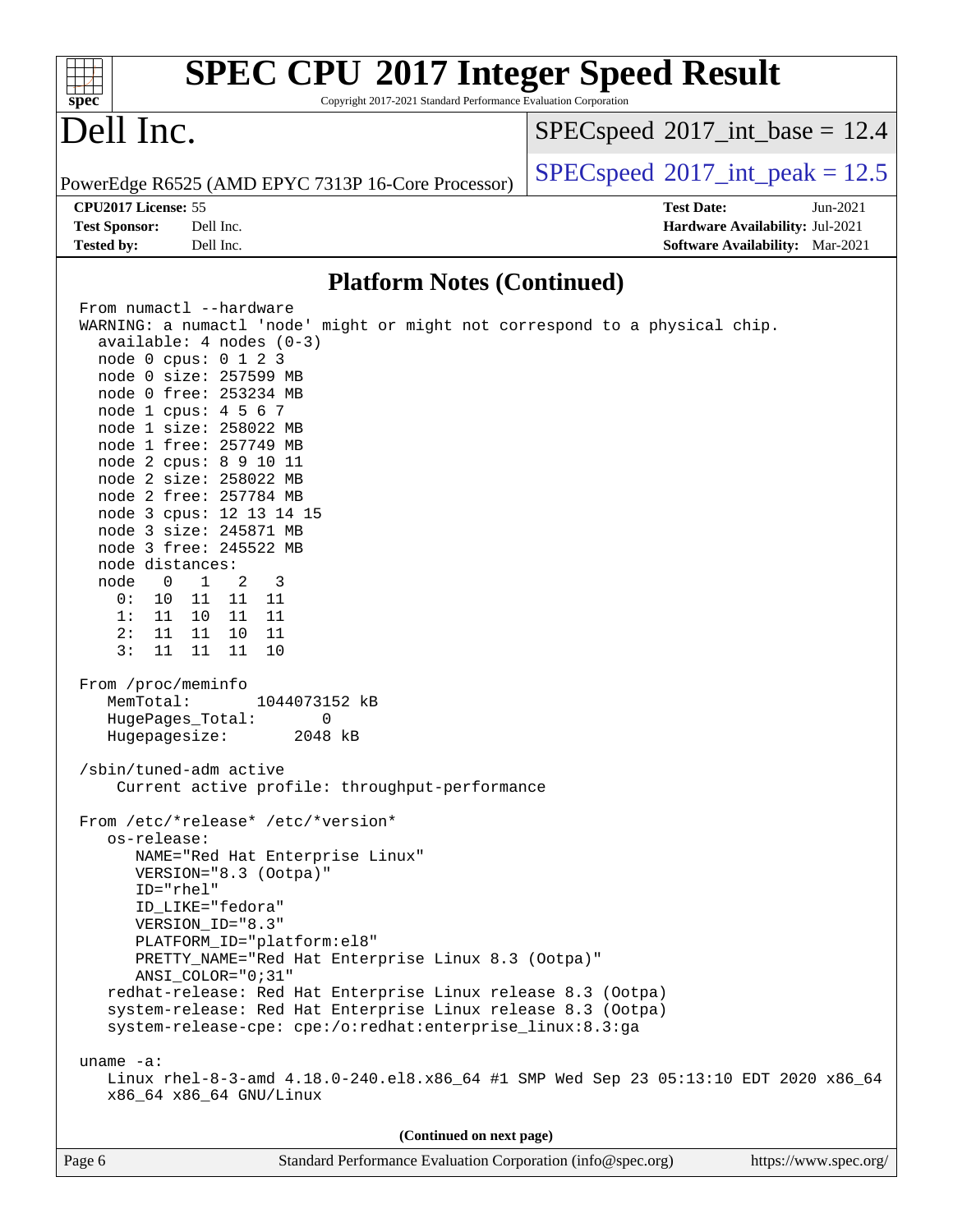| <b>SPEC CPU®2017 Integer Speed Result</b><br>Copyright 2017-2021 Standard Performance Evaluation Corporation<br>spec <sup>®</sup>                                                                                                                                                                                                                                                                                                                         |                                                                                                                                                                                                         |
|-----------------------------------------------------------------------------------------------------------------------------------------------------------------------------------------------------------------------------------------------------------------------------------------------------------------------------------------------------------------------------------------------------------------------------------------------------------|---------------------------------------------------------------------------------------------------------------------------------------------------------------------------------------------------------|
| Dell Inc.                                                                                                                                                                                                                                                                                                                                                                                                                                                 | $SPEC speed^{\circ}2017\_int\_base = 12.4$                                                                                                                                                              |
| PowerEdge R6525 (AMD EPYC 7313P 16-Core Processor)                                                                                                                                                                                                                                                                                                                                                                                                        | $SPEC speed^{\circ}2017\_int\_peak = 12.5$                                                                                                                                                              |
| CPU2017 License: 55<br><b>Test Sponsor:</b><br>Dell Inc.<br><b>Tested by:</b><br>Dell Inc.                                                                                                                                                                                                                                                                                                                                                                | <b>Test Date:</b><br>Jun-2021<br>Hardware Availability: Jul-2021<br>Software Availability: Mar-2021                                                                                                     |
| <b>Platform Notes (Continued)</b>                                                                                                                                                                                                                                                                                                                                                                                                                         |                                                                                                                                                                                                         |
| Kernel self-reported vulnerability status:                                                                                                                                                                                                                                                                                                                                                                                                                |                                                                                                                                                                                                         |
| CVE-2018-12207 (iTLB Multihit):<br>CVE-2018-3620 (L1 Terminal Fault):<br>Microarchitectural Data Sampling:<br>CVE-2017-5754 (Meltdown):<br>CVE-2018-3639 (Speculative Store Bypass):<br>CVE-2017-5753 (Spectre variant 1):                                                                                                                                                                                                                                | Not affected<br>Not affected<br>Not affected<br>Not affected<br>Mitigation: Speculative Store<br>Bypass disabled via prctl and<br>seccomp<br>Mitigation: usercopy/swapgs<br>barriers and __user pointer |
| $CVE-2017-5715$ (Spectre variant 2):<br>CVE-2020-0543 (Special Register Buffer Data Sampling): Not affected                                                                                                                                                                                                                                                                                                                                               | sanitization<br>Mitigation: Full AMD retpoline,<br>IBPB: conditional, IBRS_FW, STIBP:<br>disabled, RSB filling                                                                                          |
| CVE-2019-11135 (TSX Asynchronous Abort):<br>run-level 3 Jun 7 03:38<br>SPEC is set to: /mnt/ramdisk/cpu2017-1.1.8-aocc300-B2                                                                                                                                                                                                                                                                                                                              | Not affected                                                                                                                                                                                            |
| Size Used Avail Use% Mounted on<br>Filesystem<br>Type<br>tmpfs<br>tmpfs $125G$ 4.0G $122G$ 4% /mnt/ramdisk<br>From /sys/devices/virtual/dmi/id<br>Dell Inc.                                                                                                                                                                                                                                                                                               |                                                                                                                                                                                                         |
| Vendor:<br>Product:<br>PowerEdge R6525<br>Product Family: PowerEdge<br>Serial:<br>C3KRPX2                                                                                                                                                                                                                                                                                                                                                                 |                                                                                                                                                                                                         |
| Additional information from dmidecode 3.2 follows. WARNING: Use caution when you<br>interpret this section. The 'dmidecode' program reads system data which is "intended to<br>allow hardware to be accurately determined", but the intent may not be met, as there are<br>frequent changes to hardware, firmware, and the "DMTF SMBIOS" standard.<br>Memory:<br>8x 802C8632802C 72ASS16G72LZ-3G2B3 128 GB 4 rank 3200<br>24x Not Specified Not Specified |                                                                                                                                                                                                         |
| BIOS:<br>BIOS Vendor:<br>Dell Inc.<br>2.2.5<br>BIOS Version:<br>BIOS Date:<br>04/08/2021<br>BIOS Revision:<br>2.2                                                                                                                                                                                                                                                                                                                                         |                                                                                                                                                                                                         |
| (End of data from sysinfo program)                                                                                                                                                                                                                                                                                                                                                                                                                        |                                                                                                                                                                                                         |
| Page 7<br>Standard Performance Evaluation Corporation (info@spec.org)                                                                                                                                                                                                                                                                                                                                                                                     | https://www.spec.org/                                                                                                                                                                                   |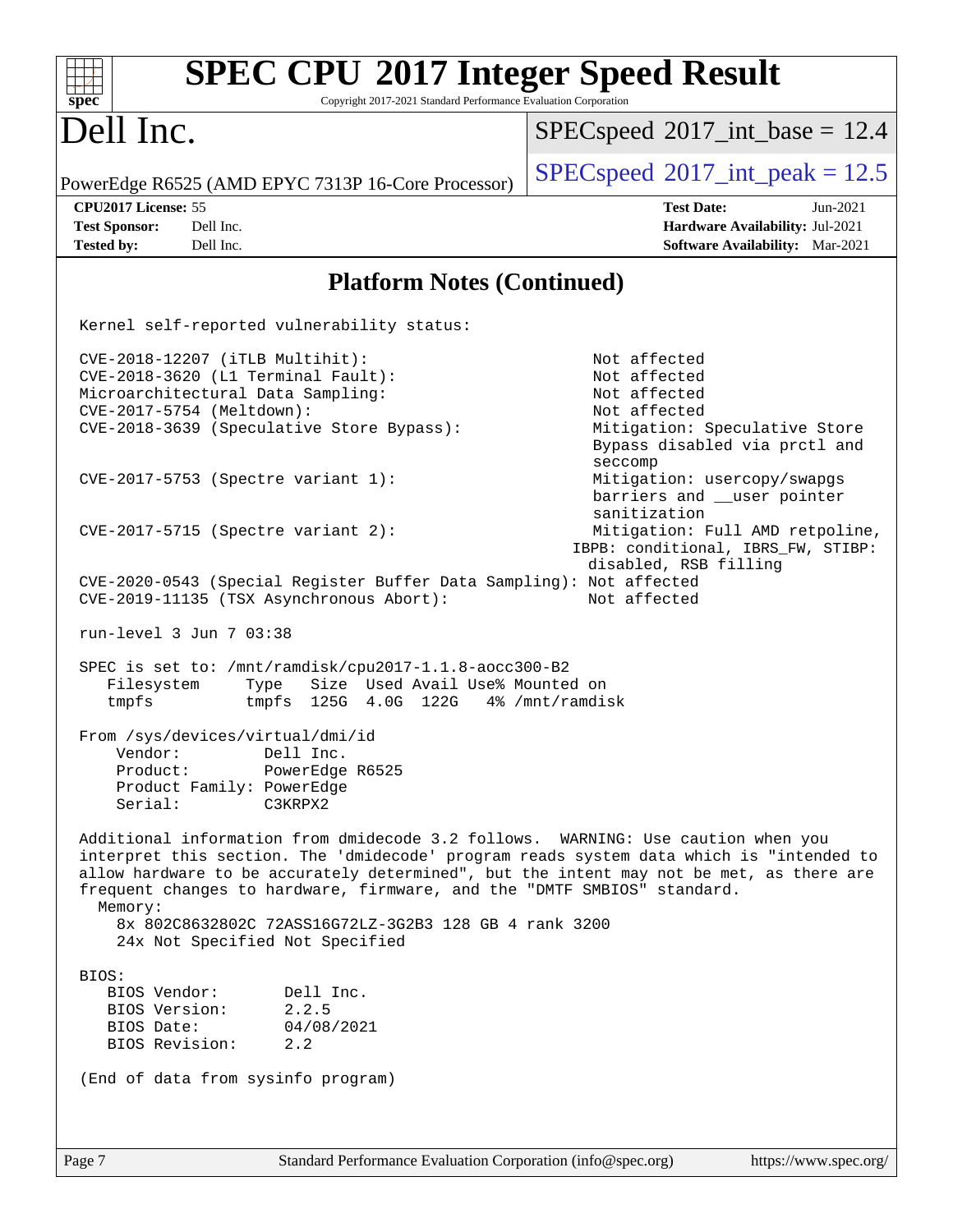| <b>SPEC CPU®2017 Integer Speed Result</b><br>Copyright 2017-2021 Standard Performance Evaluation Corporation<br>spec <sup>®</sup>                                                                                        |                                                                                                              |  |  |  |
|--------------------------------------------------------------------------------------------------------------------------------------------------------------------------------------------------------------------------|--------------------------------------------------------------------------------------------------------------|--|--|--|
| Dell Inc.                                                                                                                                                                                                                | $SPEC speed^{\circ}2017\_int\_base = 12.4$                                                                   |  |  |  |
| PowerEdge R6525 (AMD EPYC 7313P 16-Core Processor)                                                                                                                                                                       | $SPEC speed^{\circ}2017\_int\_peak = 12.5$                                                                   |  |  |  |
| CPU2017 License: 55<br><b>Test Sponsor:</b><br>Dell Inc.<br>Dell Inc.<br><b>Tested by:</b>                                                                                                                               | <b>Test Date:</b><br>$Jun-2021$<br>Hardware Availability: Jul-2021<br><b>Software Availability:</b> Mar-2021 |  |  |  |
| <b>Compiler Version Notes</b>                                                                                                                                                                                            |                                                                                                              |  |  |  |
| ========================<br>600.perlbench_s(base, peak) 602.gcc_s(base, peak) 605.mcf_s(base,<br>С<br>peak) 625.x264_s(base, peak) 657.xz_s(base, peak)                                                                  |                                                                                                              |  |  |  |
| AMD clang version 12.0.0 (CLANG: AOCC_3.0.0-Build#78 2020_12_10) (based on<br>LLVM Mirror. Version. 12.0.0)<br>Target: x86_64-unknown-linux-gnu<br>Thread model: posix<br>InstalledDir: /opt/AMD/aocc-compiler-3.0.0/bin |                                                                                                              |  |  |  |
| 620.omnetpp_s(base, peak) 623.xalancbmk_s(base, peak)<br>$C++$<br>631.deepsjeng_s(base, peak) 641.leela_s(base, peak)                                                                                                    |                                                                                                              |  |  |  |
| AMD clang version 12.0.0 (CLANG: AOCC_3.0.0-Build#78 2020_12_10) (based on<br>LLVM Mirror. Version. 12.0.0)<br>Target: x86_64-unknown-linux-gnu<br>Thread model: posix<br>InstalledDir: /opt/AMD/aocc-compiler-3.0.0/bin |                                                                                                              |  |  |  |
| Fortran   648. exchange2_s(base, peak)                                                                                                                                                                                   |                                                                                                              |  |  |  |
| AMD clang version 12.0.0 (CLANG: AOCC_3.0.0-Build#78 2020_12_10) (based on<br>LLVM Mirror. Version. 12.0.0)<br>Target: x86_64-unknown-linux-gnu<br>Thread model: posix<br>InstalledDir: /opt/AMD/aocc-compiler-3.0.0/bin |                                                                                                              |  |  |  |
| <b>Base Compiler Invocation</b><br>C benchmarks:                                                                                                                                                                         |                                                                                                              |  |  |  |

| clang |  |
|-------|--|
|       |  |
|       |  |

[C++ benchmarks:](http://www.spec.org/auto/cpu2017/Docs/result-fields.html#CXXbenchmarks) [clang++](http://www.spec.org/cpu2017/results/res2021q3/cpu2017-20210716-28159.flags.html#user_CXXbase_clang-cpp)

[Fortran benchmarks](http://www.spec.org/auto/cpu2017/Docs/result-fields.html#Fortranbenchmarks): [flang](http://www.spec.org/cpu2017/results/res2021q3/cpu2017-20210716-28159.flags.html#user_FCbase_flang)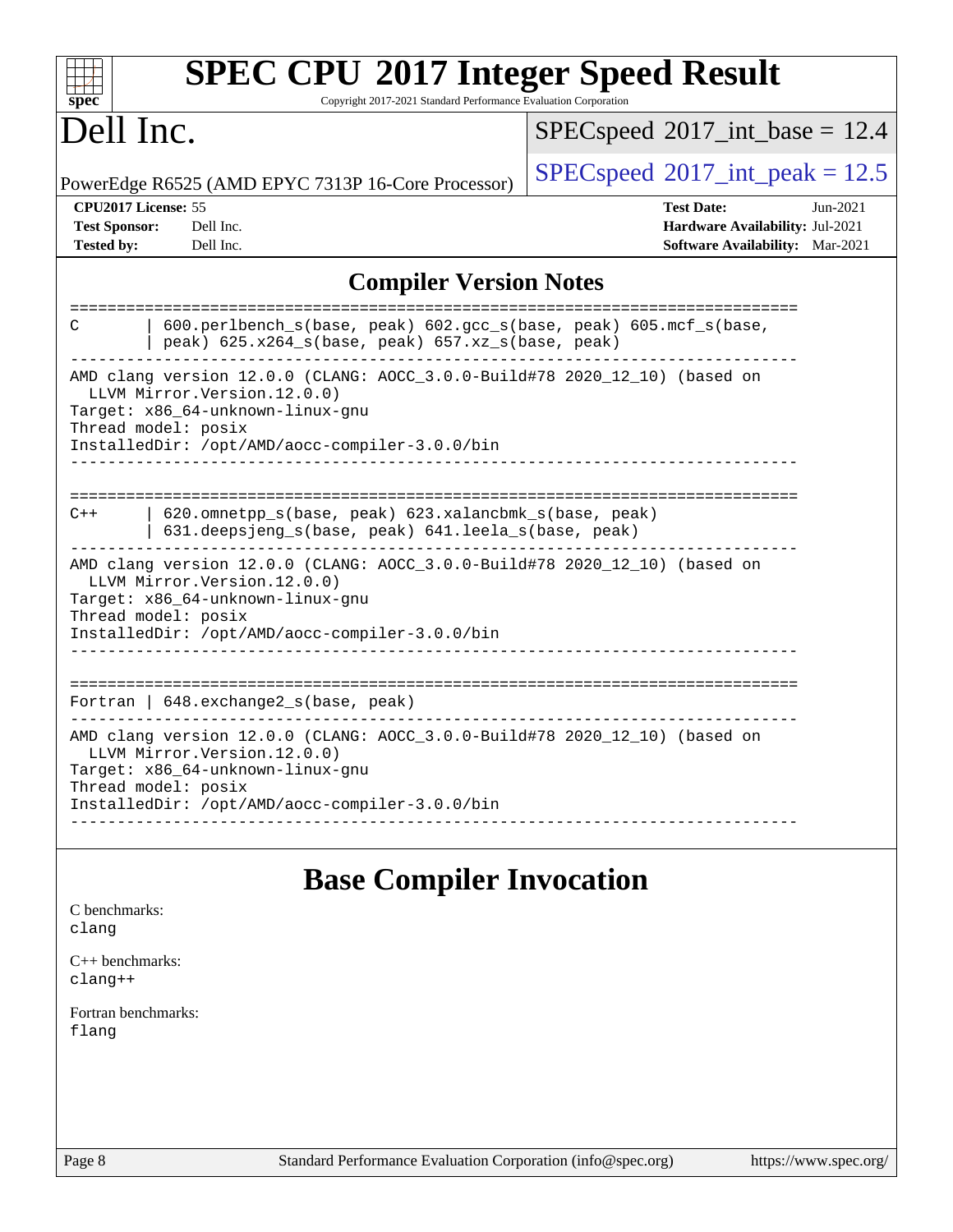

# **[SPEC CPU](http://www.spec.org/auto/cpu2017/Docs/result-fields.html#SPECCPU2017IntegerSpeedResult)[2017 Integer Speed Result](http://www.spec.org/auto/cpu2017/Docs/result-fields.html#SPECCPU2017IntegerSpeedResult)**

Copyright 2017-2021 Standard Performance Evaluation Corporation

# Dell Inc.

 $SPECspeed^{\circ}2017\_int\_base = 12.4$  $SPECspeed^{\circ}2017\_int\_base = 12.4$ 

PowerEdge R6525 (AMD EPYC 7313P 16-Core Processor)  $\left|$  [SPECspeed](http://www.spec.org/auto/cpu2017/Docs/result-fields.html#SPECspeed2017intpeak)®[2017\\_int\\_peak = 1](http://www.spec.org/auto/cpu2017/Docs/result-fields.html#SPECspeed2017intpeak)2.5

**[CPU2017 License:](http://www.spec.org/auto/cpu2017/Docs/result-fields.html#CPU2017License)** 55 **[Test Date:](http://www.spec.org/auto/cpu2017/Docs/result-fields.html#TestDate)** Jun-2021 **[Test Sponsor:](http://www.spec.org/auto/cpu2017/Docs/result-fields.html#TestSponsor)** Dell Inc. **[Hardware Availability:](http://www.spec.org/auto/cpu2017/Docs/result-fields.html#HardwareAvailability)** Jul-2021 **[Tested by:](http://www.spec.org/auto/cpu2017/Docs/result-fields.html#Testedby)** Dell Inc. **[Software Availability:](http://www.spec.org/auto/cpu2017/Docs/result-fields.html#SoftwareAvailability)** Mar-2021

### **[Base Portability Flags](http://www.spec.org/auto/cpu2017/Docs/result-fields.html#BasePortabilityFlags)**

 600.perlbench\_s: [-DSPEC\\_LINUX\\_X64](http://www.spec.org/cpu2017/results/res2021q3/cpu2017-20210716-28159.flags.html#b600.perlbench_s_basePORTABILITY_DSPEC_LINUX_X64) [-DSPEC\\_LP64](http://www.spec.org/cpu2017/results/res2021q3/cpu2017-20210716-28159.flags.html#b600.perlbench_s_baseEXTRA_PORTABILITY_DSPEC_LP64) 602.gcc\_s: [-DSPEC\\_LP64](http://www.spec.org/cpu2017/results/res2021q3/cpu2017-20210716-28159.flags.html#suite_baseEXTRA_PORTABILITY602_gcc_s_DSPEC_LP64) 605.mcf\_s: [-DSPEC\\_LP64](http://www.spec.org/cpu2017/results/res2021q3/cpu2017-20210716-28159.flags.html#suite_baseEXTRA_PORTABILITY605_mcf_s_DSPEC_LP64) 620.omnetpp\_s: [-DSPEC\\_LP64](http://www.spec.org/cpu2017/results/res2021q3/cpu2017-20210716-28159.flags.html#suite_baseEXTRA_PORTABILITY620_omnetpp_s_DSPEC_LP64) 623.xalancbmk\_s: [-DSPEC\\_LINUX](http://www.spec.org/cpu2017/results/res2021q3/cpu2017-20210716-28159.flags.html#b623.xalancbmk_s_basePORTABILITY_DSPEC_LINUX) [-DSPEC\\_LP64](http://www.spec.org/cpu2017/results/res2021q3/cpu2017-20210716-28159.flags.html#suite_baseEXTRA_PORTABILITY623_xalancbmk_s_DSPEC_LP64) 625.x264\_s: [-DSPEC\\_LP64](http://www.spec.org/cpu2017/results/res2021q3/cpu2017-20210716-28159.flags.html#suite_baseEXTRA_PORTABILITY625_x264_s_DSPEC_LP64) 631.deepsjeng\_s: [-DSPEC\\_LP64](http://www.spec.org/cpu2017/results/res2021q3/cpu2017-20210716-28159.flags.html#suite_baseEXTRA_PORTABILITY631_deepsjeng_s_DSPEC_LP64) 641.leela\_s: [-DSPEC\\_LP64](http://www.spec.org/cpu2017/results/res2021q3/cpu2017-20210716-28159.flags.html#suite_baseEXTRA_PORTABILITY641_leela_s_DSPEC_LP64) 648.exchange2\_s: [-DSPEC\\_LP64](http://www.spec.org/cpu2017/results/res2021q3/cpu2017-20210716-28159.flags.html#suite_baseEXTRA_PORTABILITY648_exchange2_s_DSPEC_LP64) 657.xz\_s: [-DSPEC\\_LP64](http://www.spec.org/cpu2017/results/res2021q3/cpu2017-20210716-28159.flags.html#suite_baseEXTRA_PORTABILITY657_xz_s_DSPEC_LP64)

### **[Base Optimization Flags](http://www.spec.org/auto/cpu2017/Docs/result-fields.html#BaseOptimizationFlags)**

### [C benchmarks](http://www.spec.org/auto/cpu2017/Docs/result-fields.html#Cbenchmarks):

```
-m64 -mno-adx -mno-sse4a -Wl,-allow-multiple-definition
-Wl,-mllvm -Wl,-enable-licm-vrp -Wl,-mllvm -Wl,-region-vectorize
-Wl,-mllvm -Wl,-function-specialize
-Wl,-mllvm -Wl,-align-all-nofallthru-blocks=6
-Wl,-mllvm -Wl,-reduce-array-computations=3 -O3 -march=znver3
-fveclib=AMDLIBM -ffast-math -flto -fstruct-layout=5
-mllvm -unroll-threshold=50 -mllvm -inline-threshold=1000
-fremap-arrays -mllvm -function-specialize -flv-function-specialization
-mllvm -enable-gvn-hoist -mllvm -global-vectorize-slp=true
-mllvm -enable-licm-vrp -mllvm -reduce-array-computations=3 -z muldefs
-DSPEC_OPENMP -fopenmp -fopenmp=libomp -lomp -lamdlibm -ljemalloc
-lflang -lflangrti
```
#### [C++ benchmarks:](http://www.spec.org/auto/cpu2017/Docs/result-fields.html#CXXbenchmarks)

```
-m64 -std=c++98 -mno-adx -mno-sse4a
-Wl,-mllvm -Wl,-do-block-reorder=aggressive
-Wl,-mllvm -Wl,-region-vectorize -Wl,-mllvm -Wl,-function-specialize
-Wl,-mllvm -Wl,-align-all-nofallthru-blocks=6
-Wl,-mllvm -Wl,-reduce-array-computations=3 -O3 -march=znver3
-fveclib=AMDLIBM -ffast-math -flto -mllvm -enable-partial-unswitch
-mllvm -unroll-threshold=100 -finline-aggressive
-flv-function-specialization -mllvm -loop-unswitch-threshold=200000
-mllvm -reroll-loops -mllvm -aggressive-loop-unswitch
-mllvm -extra-vectorizer-passes -mllvm -reduce-array-computations=3
-mllvm -global-vectorize-slp=true -mllvm -convert-pow-exp-to-int=false
-z muldefs -mllvm -do-block-reorder=aggressive
-fvirtual-function-elimination -fvisibility=hidden -DSPEC_OPENMP
-fopenmp -fopenmp=libomp -lomp -lamdlibm -ljemalloc -lflang
-lflangrti
```
**(Continued on next page)**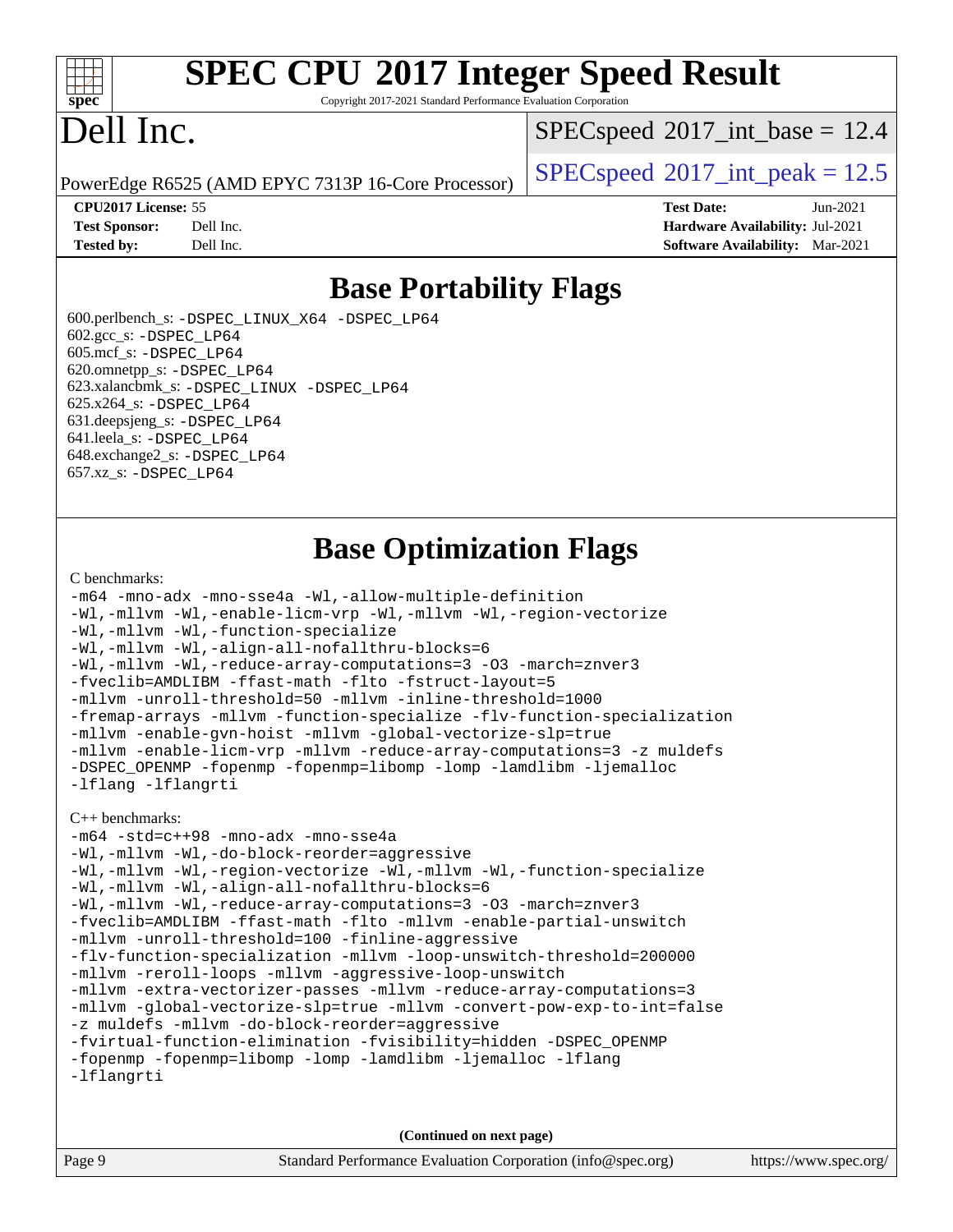

# **[SPEC CPU](http://www.spec.org/auto/cpu2017/Docs/result-fields.html#SPECCPU2017IntegerSpeedResult)[2017 Integer Speed Result](http://www.spec.org/auto/cpu2017/Docs/result-fields.html#SPECCPU2017IntegerSpeedResult)**

Copyright 2017-2021 Standard Performance Evaluation Corporation

# Dell Inc.

 $SPECspeed^{\circ}2017\_int\_base = 12.4$  $SPECspeed^{\circ}2017\_int\_base = 12.4$ 

PowerEdge R6525 (AMD EPYC 7313P 16-Core Processor)  $\left|$  [SPECspeed](http://www.spec.org/auto/cpu2017/Docs/result-fields.html#SPECspeed2017intpeak)®[2017\\_int\\_peak = 1](http://www.spec.org/auto/cpu2017/Docs/result-fields.html#SPECspeed2017intpeak)2.5

**[CPU2017 License:](http://www.spec.org/auto/cpu2017/Docs/result-fields.html#CPU2017License)** 55 **[Test Date:](http://www.spec.org/auto/cpu2017/Docs/result-fields.html#TestDate)** Jun-2021 **[Test Sponsor:](http://www.spec.org/auto/cpu2017/Docs/result-fields.html#TestSponsor)** Dell Inc. **[Hardware Availability:](http://www.spec.org/auto/cpu2017/Docs/result-fields.html#HardwareAvailability)** Jul-2021 **[Tested by:](http://www.spec.org/auto/cpu2017/Docs/result-fields.html#Testedby)** Dell Inc. **[Software Availability:](http://www.spec.org/auto/cpu2017/Docs/result-fields.html#SoftwareAvailability)** Mar-2021

## **[Base Optimization Flags \(Continued\)](http://www.spec.org/auto/cpu2017/Docs/result-fields.html#BaseOptimizationFlags)**

[Fortran benchmarks](http://www.spec.org/auto/cpu2017/Docs/result-fields.html#Fortranbenchmarks):

[-m64](http://www.spec.org/cpu2017/results/res2021q3/cpu2017-20210716-28159.flags.html#user_FCbase_F-m64) [-mno-adx](http://www.spec.org/cpu2017/results/res2021q3/cpu2017-20210716-28159.flags.html#user_FCbase_F-mno-adx) [-mno-sse4a](http://www.spec.org/cpu2017/results/res2021q3/cpu2017-20210716-28159.flags.html#user_FCbase_F-mno-sse4a) [-Wl,-mllvm -Wl,-inline-recursion=4](http://www.spec.org/cpu2017/results/res2021q3/cpu2017-20210716-28159.flags.html#user_FCbase_F-inline-recursion) [-Wl,-mllvm -Wl,-lsr-in-nested-loop](http://www.spec.org/cpu2017/results/res2021q3/cpu2017-20210716-28159.flags.html#user_FCbase_F-lsr-in-nested-loop) [-Wl,-mllvm -Wl,-enable-iv-split](http://www.spec.org/cpu2017/results/res2021q3/cpu2017-20210716-28159.flags.html#user_FCbase_F-enable-iv-split) [-Wl,-mllvm -Wl,-region-vectorize](http://www.spec.org/cpu2017/results/res2021q3/cpu2017-20210716-28159.flags.html#user_FCbase_F-region-vectorize_fb6c6b5aa293c88efc6c7c2b52b20755e943585b1fe8658c35afef78727fff56e1a56891413c30e36b8e2a6f9a71126986319243e80eb6110b78b288f533c52b) [-Wl,-mllvm -Wl,-function-specialize](http://www.spec.org/cpu2017/results/res2021q3/cpu2017-20210716-28159.flags.html#user_FCbase_F-function-specialize_7e7e661e57922243ee67c9a1251cb8910e607325179a0ce7f2884e09a6f5d4a5ef0ae4f37e8a2a11c95fc48e931f06dc2b6016f14b511fcb441e048bef1b065a) [-Wl,-mllvm -Wl,-align-all-nofallthru-blocks=6](http://www.spec.org/cpu2017/results/res2021q3/cpu2017-20210716-28159.flags.html#user_FCbase_F-align-all-nofallthru-blocks) [-Wl,-mllvm -Wl,-reduce-array-computations=3](http://www.spec.org/cpu2017/results/res2021q3/cpu2017-20210716-28159.flags.html#user_FCbase_F-reduce-array-computations_b882aefe7a5dda4e33149f6299762b9a720dace3e498e13756f4c04e5a19edf5315c1f3993de2e61ec41e8c206231f84e05da7040e1bb5d69ba27d10a12507e4) [-O3](http://www.spec.org/cpu2017/results/res2021q3/cpu2017-20210716-28159.flags.html#user_FCbase_F-O3) [-march=znver3](http://www.spec.org/cpu2017/results/res2021q3/cpu2017-20210716-28159.flags.html#user_FCbase_aocc-march) [-fveclib=AMDLIBM](http://www.spec.org/cpu2017/results/res2021q3/cpu2017-20210716-28159.flags.html#user_FCbase_F-fveclib) [-ffast-math](http://www.spec.org/cpu2017/results/res2021q3/cpu2017-20210716-28159.flags.html#user_FCbase_aocc-ffast-math) [-flto](http://www.spec.org/cpu2017/results/res2021q3/cpu2017-20210716-28159.flags.html#user_FCbase_aocc-flto) [-z muldefs](http://www.spec.org/cpu2017/results/res2021q3/cpu2017-20210716-28159.flags.html#user_FCbase_aocc-muldefs) [-mllvm -unroll-aggressive](http://www.spec.org/cpu2017/results/res2021q3/cpu2017-20210716-28159.flags.html#user_FCbase_F-unroll-aggressive) [-mllvm -unroll-threshold=150](http://www.spec.org/cpu2017/results/res2021q3/cpu2017-20210716-28159.flags.html#user_FCbase_F-unroll-threshold_3352736ce55666ed13437f5f5fd6693920e68d4dfd26bba42492bb1c46b6d7692ff5ba7bd4d2ebdab48d140ca981a39154ff0664b4d322a66fc3d1aafa4d7ffe) [-DSPEC\\_OPENMP](http://www.spec.org/cpu2017/results/res2021q3/cpu2017-20210716-28159.flags.html#suite_FCbase_DSPEC_OPENMP) [-fopenmp](http://www.spec.org/cpu2017/results/res2021q3/cpu2017-20210716-28159.flags.html#user_FCbase_aocc-fopenmp) [-fopenmp=libomp](http://www.spec.org/cpu2017/results/res2021q3/cpu2017-20210716-28159.flags.html#user_FCbase_aocc-fopenmp_3eb6ab80166bcc84161ff8c20c8d5bc344f88119f45620444596454f7d72e99b7a0ceefc2d1b4d190bd07306bbfdfc20f11f5a2dc69c9b03c72239f8406741c3) [-lomp](http://www.spec.org/cpu2017/results/res2021q3/cpu2017-20210716-28159.flags.html#user_FCbase_F-lomp) [-lamdlibm](http://www.spec.org/cpu2017/results/res2021q3/cpu2017-20210716-28159.flags.html#user_FCbase_F-lamdlibm) [-ljemalloc](http://www.spec.org/cpu2017/results/res2021q3/cpu2017-20210716-28159.flags.html#user_FCbase_jemalloc-lib) [-lflang](http://www.spec.org/cpu2017/results/res2021q3/cpu2017-20210716-28159.flags.html#user_FCbase_F-lflang) [-lflangrti](http://www.spec.org/cpu2017/results/res2021q3/cpu2017-20210716-28159.flags.html#user_FCbase_F-lflangrti)

### **[Base Other Flags](http://www.spec.org/auto/cpu2017/Docs/result-fields.html#BaseOtherFlags)**

[C benchmarks](http://www.spec.org/auto/cpu2017/Docs/result-fields.html#Cbenchmarks):

[-Wno-unused-command-line-argument](http://www.spec.org/cpu2017/results/res2021q3/cpu2017-20210716-28159.flags.html#user_CCbase_F-Wno-unused-command-line-argument) [-Wno-return-type](http://www.spec.org/cpu2017/results/res2021q3/cpu2017-20210716-28159.flags.html#user_CCbase_F-Waocc-no-return-type)

[C++ benchmarks:](http://www.spec.org/auto/cpu2017/Docs/result-fields.html#CXXbenchmarks) [-Wno-unused-command-line-argument](http://www.spec.org/cpu2017/results/res2021q3/cpu2017-20210716-28159.flags.html#user_CXXbase_F-Wno-unused-command-line-argument) [-Wno-return-type](http://www.spec.org/cpu2017/results/res2021q3/cpu2017-20210716-28159.flags.html#user_CXXbase_F-Waocc-no-return-type)

[Fortran benchmarks](http://www.spec.org/auto/cpu2017/Docs/result-fields.html#Fortranbenchmarks): [-Wno-return-type](http://www.spec.org/cpu2017/results/res2021q3/cpu2017-20210716-28159.flags.html#user_FCbase_F-Waocc-no-return-type)

### **[Peak Compiler Invocation](http://www.spec.org/auto/cpu2017/Docs/result-fields.html#PeakCompilerInvocation)**

[C benchmarks](http://www.spec.org/auto/cpu2017/Docs/result-fields.html#Cbenchmarks): [clang](http://www.spec.org/cpu2017/results/res2021q3/cpu2017-20210716-28159.flags.html#user_CCpeak_clang-c)

[C++ benchmarks:](http://www.spec.org/auto/cpu2017/Docs/result-fields.html#CXXbenchmarks) [clang++](http://www.spec.org/cpu2017/results/res2021q3/cpu2017-20210716-28159.flags.html#user_CXXpeak_clang-cpp)

[Fortran benchmarks](http://www.spec.org/auto/cpu2017/Docs/result-fields.html#Fortranbenchmarks): [flang](http://www.spec.org/cpu2017/results/res2021q3/cpu2017-20210716-28159.flags.html#user_FCpeak_flang)

### **[Peak Portability Flags](http://www.spec.org/auto/cpu2017/Docs/result-fields.html#PeakPortabilityFlags)**

Same as Base Portability Flags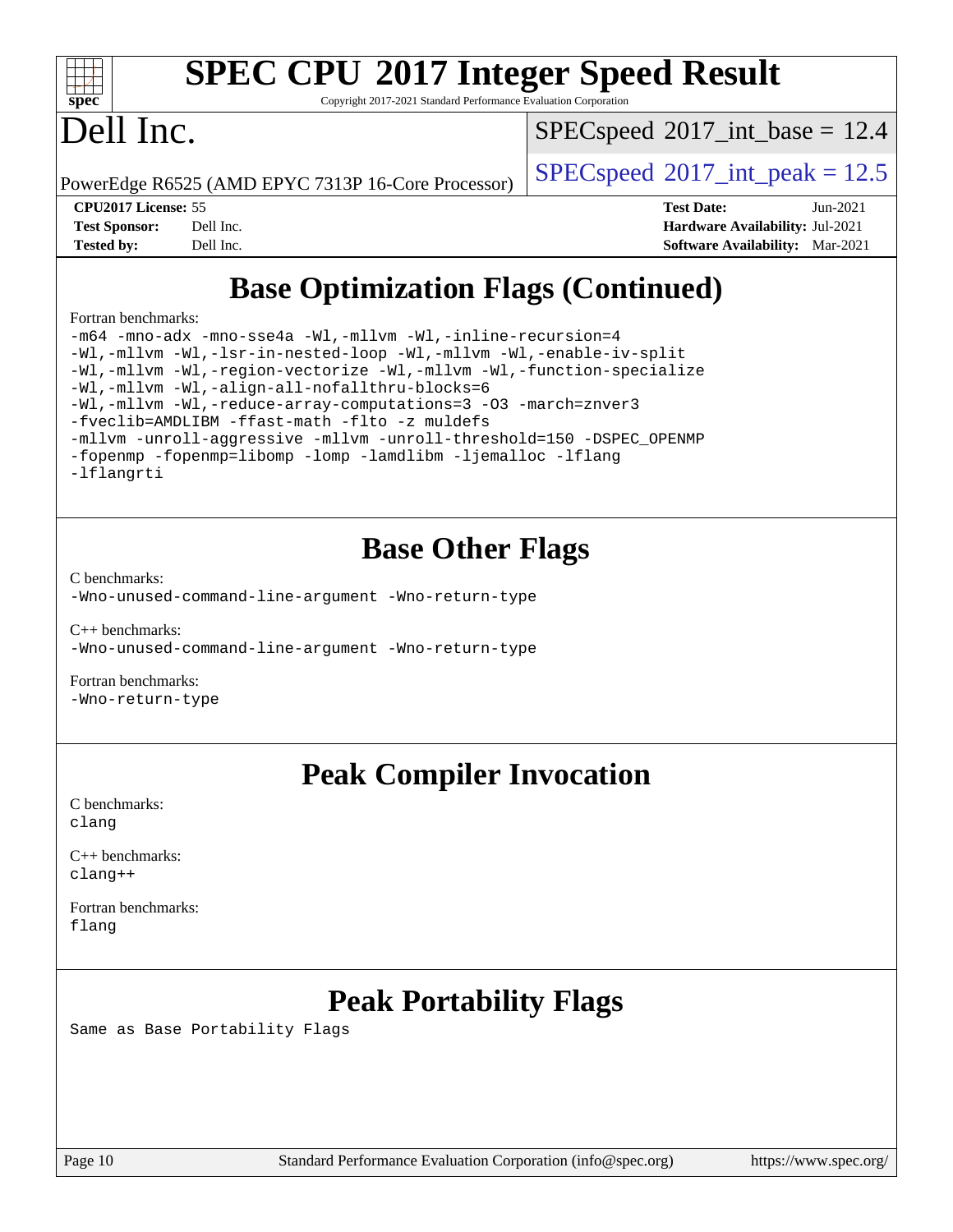### **[SPEC CPU](http://www.spec.org/auto/cpu2017/Docs/result-fields.html#SPECCPU2017IntegerSpeedResult)[2017 Integer Speed Result](http://www.spec.org/auto/cpu2017/Docs/result-fields.html#SPECCPU2017IntegerSpeedResult)**  $+\ +$ **[spec](http://www.spec.org/)** Copyright 2017-2021 Standard Performance Evaluation Corporation Dell Inc.  $SPECspeed^{\circ}2017\_int\_base = 12.4$  $SPECspeed^{\circ}2017\_int\_base = 12.4$ PowerEdge R6525 (AMD EPYC 7313P 16-Core Processor) [SPECspeed](http://www.spec.org/auto/cpu2017/Docs/result-fields.html#SPECspeed2017intpeak)®[2017\\_int\\_peak = 1](http://www.spec.org/auto/cpu2017/Docs/result-fields.html#SPECspeed2017intpeak)2.5 **[CPU2017 License:](http://www.spec.org/auto/cpu2017/Docs/result-fields.html#CPU2017License)** 55 **[Test Date:](http://www.spec.org/auto/cpu2017/Docs/result-fields.html#TestDate)** Jun-2021 **[Test Sponsor:](http://www.spec.org/auto/cpu2017/Docs/result-fields.html#TestSponsor)** Dell Inc. **[Hardware Availability:](http://www.spec.org/auto/cpu2017/Docs/result-fields.html#HardwareAvailability)** Jul-2021 **[Tested by:](http://www.spec.org/auto/cpu2017/Docs/result-fields.html#Testedby)** Dell Inc. **[Software Availability:](http://www.spec.org/auto/cpu2017/Docs/result-fields.html#SoftwareAvailability)** Mar-2021 **[Peak Optimization Flags](http://www.spec.org/auto/cpu2017/Docs/result-fields.html#PeakOptimizationFlags)** [C benchmarks](http://www.spec.org/auto/cpu2017/Docs/result-fields.html#Cbenchmarks): 600.perlbench\_s: basepeak = yes 602.gcc\_s: [-m64](http://www.spec.org/cpu2017/results/res2021q3/cpu2017-20210716-28159.flags.html#user_peakCCLD602_gcc_s_F-m64) [-mno-adx](http://www.spec.org/cpu2017/results/res2021q3/cpu2017-20210716-28159.flags.html#user_peakCC602_gcc_s_F-mno-adx) [-mno-sse4a](http://www.spec.org/cpu2017/results/res2021q3/cpu2017-20210716-28159.flags.html#user_peakCC602_gcc_s_F-mno-sse4a) [-Wl,-allow-multiple-definition](http://www.spec.org/cpu2017/results/res2021q3/cpu2017-20210716-28159.flags.html#user_peakLDCFLAGS602_gcc_s_F-allow-multiple-definition_970930b9380f536892d286f43fe3aa60143711811517403e860b887d69527ebeb0ce7f1b66302f2a87b3cab7b5adae5fa57fa46168627b86a7718b21636cd604) [-Wl,-mllvm -Wl,-enable-licm-vrp](http://www.spec.org/cpu2017/results/res2021q3/cpu2017-20210716-28159.flags.html#user_peakLDCFLAGS602_gcc_s_F-enable-licm-vrp_65c4fc69039207ec88421e1591ba3bbf2ac715c2f390cac268ece6f40ae7757bd65f971ef38c9b70aedd2bf37e4037d3d64a7fe88db6aed78b6f244274772259) [-Wl,-mllvm -Wl,-function-specialize](http://www.spec.org/cpu2017/results/res2021q3/cpu2017-20210716-28159.flags.html#user_peakEXTRA_LDFLAGS602_gcc_s_F-function-specialize_7e7e661e57922243ee67c9a1251cb8910e607325179a0ce7f2884e09a6f5d4a5ef0ae4f37e8a2a11c95fc48e931f06dc2b6016f14b511fcb441e048bef1b065a) [-Wl,-mllvm -Wl,-align-all-nofallthru-blocks=6](http://www.spec.org/cpu2017/results/res2021q3/cpu2017-20210716-28159.flags.html#user_peakEXTRA_LDFLAGS602_gcc_s_F-align-all-nofallthru-blocks) [-Wl,-mllvm -Wl,-reduce-array-computations=3](http://www.spec.org/cpu2017/results/res2021q3/cpu2017-20210716-28159.flags.html#user_peakEXTRA_LDFLAGS602_gcc_s_F-reduce-array-computations_b882aefe7a5dda4e33149f6299762b9a720dace3e498e13756f4c04e5a19edf5315c1f3993de2e61ec41e8c206231f84e05da7040e1bb5d69ba27d10a12507e4) [-Ofast](http://www.spec.org/cpu2017/results/res2021q3/cpu2017-20210716-28159.flags.html#user_peakCOPTIMIZE602_gcc_s_aocc-Ofast) [-march=znver3](http://www.spec.org/cpu2017/results/res2021q3/cpu2017-20210716-28159.flags.html#user_peakCOPTIMIZE602_gcc_s_aocc-march) [-fveclib=AMDLIBM](http://www.spec.org/cpu2017/results/res2021q3/cpu2017-20210716-28159.flags.html#user_peakCOPTIMIZE602_gcc_s_F-fveclib) [-ffast-math](http://www.spec.org/cpu2017/results/res2021q3/cpu2017-20210716-28159.flags.html#user_peakCOPTIMIZE602_gcc_s_aocc-ffast-math) [-flto](http://www.spec.org/cpu2017/results/res2021q3/cpu2017-20210716-28159.flags.html#user_peakCOPTIMIZE602_gcc_s_aocc-flto) [-fstruct-layout=5](http://www.spec.org/cpu2017/results/res2021q3/cpu2017-20210716-28159.flags.html#user_peakCOPTIMIZE602_gcc_s_F-struct-layout) [-mllvm -unroll-threshold=50](http://www.spec.org/cpu2017/results/res2021q3/cpu2017-20210716-28159.flags.html#user_peakCOPTIMIZE602_gcc_s_F-unroll-threshold_458874500b2c105d6d5cb4d7a611c40e2b16e9e3d26b355fea72d644c3673b4de4b3932662f0ed3dbec75c491a13da2d2ca81180bd779dc531083ef1e1e549dc) [-fremap-arrays](http://www.spec.org/cpu2017/results/res2021q3/cpu2017-20210716-28159.flags.html#user_peakCOPTIMIZE602_gcc_s_F-fremap-arrays) [-flv-function-specialization](http://www.spec.org/cpu2017/results/res2021q3/cpu2017-20210716-28159.flags.html#user_peakCOPTIMIZE602_gcc_s_F-flv-function-specialization) [-mllvm -inline-threshold=1000](http://www.spec.org/cpu2017/results/res2021q3/cpu2017-20210716-28159.flags.html#user_peakCOPTIMIZE602_gcc_s_F-inline-threshold_b7832241b0a6397e4ecdbaf0eb7defdc10f885c2a282fa3240fdc99844d543fda39cf8a4a9dccf68cf19b5438ac3b455264f478df15da0f4988afa40d8243bab) [-mllvm -enable-gvn-hoist](http://www.spec.org/cpu2017/results/res2021q3/cpu2017-20210716-28159.flags.html#user_peakCOPTIMIZE602_gcc_s_F-enable-gvn-hoist_e5856354646dd6ca1333a0ad99b817e4cf8932b91b82809fd8fd47ceff7b22a89eba5c98fd3e3fa5200368fd772cec3dd56abc3c8f7b655a71b9f9848dddedd5) [-mllvm -global-vectorize-slp=true](http://www.spec.org/cpu2017/results/res2021q3/cpu2017-20210716-28159.flags.html#user_peakCOPTIMIZE602_gcc_s_F-global-vectorize-slp_f701c289ed3fc79483844cad3672606d268e3123d2651e764a36e57810b634b30ff7af25c43ce4288d0e4c1cc47ba156fce6ed971bc0d0e53c4c557f353d3dec) [-mllvm -function-specialize](http://www.spec.org/cpu2017/results/res2021q3/cpu2017-20210716-28159.flags.html#user_peakCOPTIMIZE602_gcc_s_F-function-specialize_233b3bdba86027f1b094368157e481c5bc59f40286dc25bfadc1858dcd5745c24fd30d5f188710db7fea399bcc9f44a80b3ce3aacc70a8870250c3ae5e1f35b8) [-mllvm -enable-licm-vrp](http://www.spec.org/cpu2017/results/res2021q3/cpu2017-20210716-28159.flags.html#user_peakCOPTIMIZE602_gcc_s_F-enable-licm-vrp_82fd83574dee81d8c8043a1355024a53ba7c23d449242d72368fd778ae4cd8625fb6c8e473e88c632367ccc13b0c321b9a13b8db897fcfc1592cf0205fd356b5) [-mllvm -reduce-array-computations=3](http://www.spec.org/cpu2017/results/res2021q3/cpu2017-20210716-28159.flags.html#user_peakCOPTIMIZE602_gcc_s_F-reduce-array-computations) [-DSPEC\\_OPENMP](http://www.spec.org/cpu2017/results/res2021q3/cpu2017-20210716-28159.flags.html#suite_peakEXTRA_OPTIMIZE602_gcc_s_DSPEC_OPENMP) [-fopenmp](http://www.spec.org/cpu2017/results/res2021q3/cpu2017-20210716-28159.flags.html#user_peakEXTRA_OPTIMIZE602_gcc_s_aocc-fopenmp) [-fopenmp=libomp](http://www.spec.org/cpu2017/results/res2021q3/cpu2017-20210716-28159.flags.html#user_peakEXTRA_LIBS602_gcc_s_aocc-fopenmp_3eb6ab80166bcc84161ff8c20c8d5bc344f88119f45620444596454f7d72e99b7a0ceefc2d1b4d190bd07306bbfdfc20f11f5a2dc69c9b03c72239f8406741c3) [-lomp](http://www.spec.org/cpu2017/results/res2021q3/cpu2017-20210716-28159.flags.html#user_peakEXTRA_LIBS602_gcc_s_F-lomp) [-lamdlibm](http://www.spec.org/cpu2017/results/res2021q3/cpu2017-20210716-28159.flags.html#user_peakEXTRA_LIBS602_gcc_s_F-lamdlibm) [-ljemalloc](http://www.spec.org/cpu2017/results/res2021q3/cpu2017-20210716-28159.flags.html#user_peakEXTRA_LIBS602_gcc_s_jemalloc-lib) [-lflang](http://www.spec.org/cpu2017/results/res2021q3/cpu2017-20210716-28159.flags.html#user_peakEXTRA_LIBS602_gcc_s_F-lflang) 605.mcf\_s: Same as 602.gcc\_s 625.x264\_s: Same as 602.gcc\_s 657.xz\_s: Same as 602.gcc\_s [C++ benchmarks](http://www.spec.org/auto/cpu2017/Docs/result-fields.html#CXXbenchmarks): [-m64](http://www.spec.org/cpu2017/results/res2021q3/cpu2017-20210716-28159.flags.html#user_CXXpeak_F-m64) [-std=c++98](http://www.spec.org/cpu2017/results/res2021q3/cpu2017-20210716-28159.flags.html#user_CXXpeak_std-cpp) [-mno-adx](http://www.spec.org/cpu2017/results/res2021q3/cpu2017-20210716-28159.flags.html#user_CXXpeak_F-mno-adx) [-mno-sse4a](http://www.spec.org/cpu2017/results/res2021q3/cpu2017-20210716-28159.flags.html#user_CXXpeak_F-mno-sse4a) [-Wl,-mllvm -Wl,-do-block-reorder=aggressive](http://www.spec.org/cpu2017/results/res2021q3/cpu2017-20210716-28159.flags.html#user_CXXpeak_F-do-block-reorder_5f74e61ee573767a7a801151b896942f7b82b19d6cd9bf8ce970c1e994a093b9201db6c2ab0fa62493e8c1b02c988fb29421a5aa214bf67b5398dfa89747b1b3) [-Wl,-mllvm -Wl,-function-specialize](http://www.spec.org/cpu2017/results/res2021q3/cpu2017-20210716-28159.flags.html#user_CXXpeak_F-function-specialize_7e7e661e57922243ee67c9a1251cb8910e607325179a0ce7f2884e09a6f5d4a5ef0ae4f37e8a2a11c95fc48e931f06dc2b6016f14b511fcb441e048bef1b065a) [-Wl,-mllvm -Wl,-align-all-nofallthru-blocks=6](http://www.spec.org/cpu2017/results/res2021q3/cpu2017-20210716-28159.flags.html#user_CXXpeak_F-align-all-nofallthru-blocks) [-Wl,-mllvm -Wl,-reduce-array-computations=3](http://www.spec.org/cpu2017/results/res2021q3/cpu2017-20210716-28159.flags.html#user_CXXpeak_F-reduce-array-computations_b882aefe7a5dda4e33149f6299762b9a720dace3e498e13756f4c04e5a19edf5315c1f3993de2e61ec41e8c206231f84e05da7040e1bb5d69ba27d10a12507e4) [-Ofast](http://www.spec.org/cpu2017/results/res2021q3/cpu2017-20210716-28159.flags.html#user_CXXpeak_aocc-Ofast) [-march=znver3](http://www.spec.org/cpu2017/results/res2021q3/cpu2017-20210716-28159.flags.html#user_CXXpeak_aocc-march) [-fveclib=AMDLIBM](http://www.spec.org/cpu2017/results/res2021q3/cpu2017-20210716-28159.flags.html#user_CXXpeak_F-fveclib) [-ffast-math](http://www.spec.org/cpu2017/results/res2021q3/cpu2017-20210716-28159.flags.html#user_CXXpeak_aocc-ffast-math) [-flto](http://www.spec.org/cpu2017/results/res2021q3/cpu2017-20210716-28159.flags.html#user_CXXpeak_aocc-flto) [-finline-aggressive](http://www.spec.org/cpu2017/results/res2021q3/cpu2017-20210716-28159.flags.html#user_CXXpeak_F-finline-aggressive) [-mllvm -unroll-threshold=100](http://www.spec.org/cpu2017/results/res2021q3/cpu2017-20210716-28159.flags.html#user_CXXpeak_F-unroll-threshold) [-flv-function-specialization](http://www.spec.org/cpu2017/results/res2021q3/cpu2017-20210716-28159.flags.html#user_CXXpeak_F-flv-function-specialization) [-mllvm -enable-licm-vrp](http://www.spec.org/cpu2017/results/res2021q3/cpu2017-20210716-28159.flags.html#user_CXXpeak_F-enable-licm-vrp_82fd83574dee81d8c8043a1355024a53ba7c23d449242d72368fd778ae4cd8625fb6c8e473e88c632367ccc13b0c321b9a13b8db897fcfc1592cf0205fd356b5) [-mllvm -reroll-loops](http://www.spec.org/cpu2017/results/res2021q3/cpu2017-20210716-28159.flags.html#user_CXXpeak_F-reroll-loops) [-mllvm -aggressive-loop-unswitch](http://www.spec.org/cpu2017/results/res2021q3/cpu2017-20210716-28159.flags.html#user_CXXpeak_F-aggressive-loop-unswitch_abd8177005d493f9a81f88ae32814acdc0422950e54bc53b0605c538e2e7549eb43d48c826089056b98aa2f0c142dc7ed1401fa1c97db9286a8c3ff748437b59) [-mllvm -reduce-array-computations=3](http://www.spec.org/cpu2017/results/res2021q3/cpu2017-20210716-28159.flags.html#user_CXXpeak_F-reduce-array-computations) [-mllvm -global-vectorize-slp=true](http://www.spec.org/cpu2017/results/res2021q3/cpu2017-20210716-28159.flags.html#user_CXXpeak_F-global-vectorize-slp_f701c289ed3fc79483844cad3672606d268e3123d2651e764a36e57810b634b30ff7af25c43ce4288d0e4c1cc47ba156fce6ed971bc0d0e53c4c557f353d3dec) [-mllvm -do-block-reorder=aggressive](http://www.spec.org/cpu2017/results/res2021q3/cpu2017-20210716-28159.flags.html#user_CXXpeak_F-do-block-reorder) [-fvirtual-function-elimination](http://www.spec.org/cpu2017/results/res2021q3/cpu2017-20210716-28159.flags.html#user_CXXpeak_F-fvirtual-function-elimination) [-fvisibility=hidden](http://www.spec.org/cpu2017/results/res2021q3/cpu2017-20210716-28159.flags.html#user_CXXpeak_F-fvisibility) [-DSPEC\\_OPENMP](http://www.spec.org/cpu2017/results/res2021q3/cpu2017-20210716-28159.flags.html#suite_CXXpeak_DSPEC_OPENMP) [-fopenmp](http://www.spec.org/cpu2017/results/res2021q3/cpu2017-20210716-28159.flags.html#user_CXXpeak_aocc-fopenmp) [-fopenmp=libomp](http://www.spec.org/cpu2017/results/res2021q3/cpu2017-20210716-28159.flags.html#user_CXXpeak_aocc-fopenmp_3eb6ab80166bcc84161ff8c20c8d5bc344f88119f45620444596454f7d72e99b7a0ceefc2d1b4d190bd07306bbfdfc20f11f5a2dc69c9b03c72239f8406741c3) [-lomp](http://www.spec.org/cpu2017/results/res2021q3/cpu2017-20210716-28159.flags.html#user_CXXpeak_F-lomp) [-lamdlibm](http://www.spec.org/cpu2017/results/res2021q3/cpu2017-20210716-28159.flags.html#user_CXXpeak_F-lamdlibm) [-ljemalloc](http://www.spec.org/cpu2017/results/res2021q3/cpu2017-20210716-28159.flags.html#user_CXXpeak_jemalloc-lib) [-lflang](http://www.spec.org/cpu2017/results/res2021q3/cpu2017-20210716-28159.flags.html#user_CXXpeak_F-lflang) [Fortran benchmarks:](http://www.spec.org/auto/cpu2017/Docs/result-fields.html#Fortranbenchmarks) 648.exchange2\_s: basepeak = yes